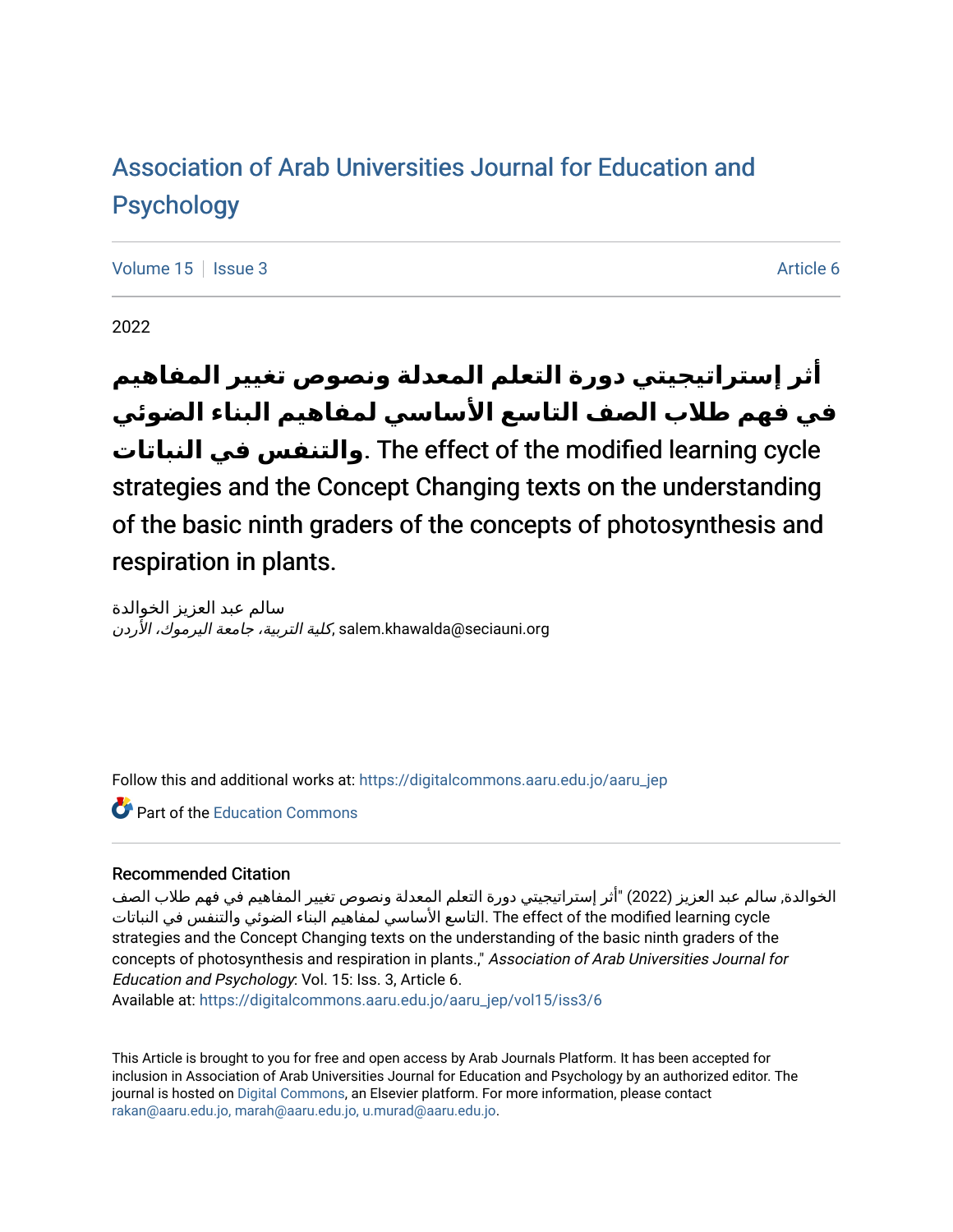| أثر إستراتيجيتي دور ة التعلم المعدلــة ونصوص تغيير المفاهيم في فـهم طلاب الصف التاسع الأساسي لمفاهيم البناء الضوئ*ي* والتنفس ف*ي* النباتات.

د. سالم عبد العزيز الخوالده \*

ا**لملخص** ،

**هـدفت هـذه الدراسـة إلـى استقصـاء أثـر إسـتراتيجيتي دورة الـتعلم المعدلـة E،5 ونصـوص تغييـر المفاهيم، والطريقة التقليدية في فهم طلاب الصف التاسع الأساسي لمفاهيم البناء الضوئي والتنفس في النباتات.** 

 **وتم تطوير اختبار مفاهيم البناء الضوئي والتنفس في النباتات المستخدم في هذه الدراسة، ً علـى الب اعتمـادا يانـات التـي تـم الحصـول عليهـا مـن خـلال المقـابلات، التـي أجريـت مـع عـدد مـن معلمـي الأحيـاء فـي مرحلـة التعلـيم الأساسـي، ومراجعـة الأدب التربـوي ذي الصـلة، حيـث تـم تطبيقـه كاختبار قبلي وبعدي على عينة مكونة من (102) مـن طـلاب الصـف التاسـع الأساسـي مـوزعين فـي ثـلاث شـعب فـي إحـدى المـدارس الأساسـية للـذكور فـي منطقـة مدنيـة. وقـد وزعـت هـذه الشـعب ً لتشكيل المجموعة الضابطة والمجموعتين التجريبيتين. أمـا المجموعـة التجريبيـة الأولـى (ن عشوائيا = 33) فقد تم تدريسها بطريقة دورة التعلم المعدلـة E،5 ودرسـت المجموعـة التجريبيـة الثانيـة (ن = 34) باســتخدام نصــوص تغييــر المفــاهيم، فــي حــين درســت المجموعــة الضــابطة (ن = 35) بالطريقــة الاعتياديــة (التقليديــة). وتــم اســتخدام متغيــرا الاتجاهــات نحــو العلــوم، وعلامــات اختبــار مفاهيم البناء الضوئي والتنفس في النباتات القبلي كمتغيرين مصاحبين.** 

 **وأشارت نتائج الدراسة إلى تفوق المجموعتين التجريبيتين ( مجموعـة دورة الـتعلم المعدلـة E،5 ومجموعة نصوص تغيير المفاهيم) وبدلالة إحصائية على المجموعة الضابطة (الاعتياديـة) فـي ً فهم مفاهيم البناء الضوئي والتنفس في النباتات. كما أظهرت النتائج عدم وجود فروق دالة إحصائيا بـين المجمـوعتين التجـريبيتين فـي فهـم مفـاهيم البنـاء الضـوئي والتـنفس فـي النباتـات، وقـد خلصـت الدراسة إلى عدد من التوصيات في ضوء النتائج.** 

 **(الكلمات المفتاحية: دورة التعلم المعدلـة E،5 نصـوص تغييـر المفـاهيم، الفهـم الخـاطئ، البناء الضوئي والتنفس في النباتات).** 

\* قســم المناهج والتدريـس - كلية التربية، جامعـــة اليرموك ، اربد/ الأردن .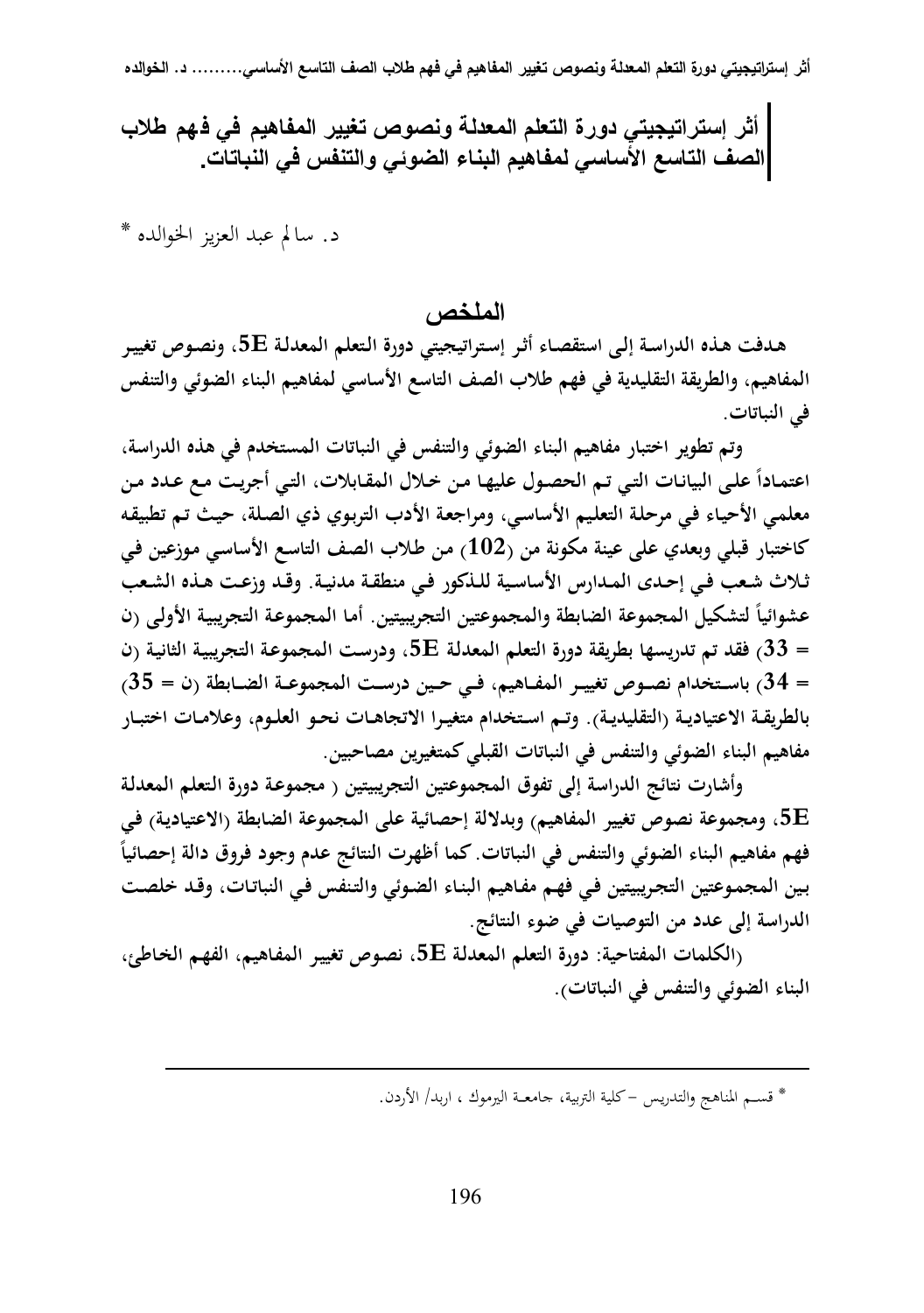# **The effect of the modified learning cycle strategies and the Concept Changing texts on the understanding of the basic ninth graders of the concepts of photosynthesis and respiration in plants.**

## **Dr. Salem Abdul Aziz Al-Khawaldeh**

Department of Curriculum and Instruction - College of Education, Yarmouk University: Irbid/ Jordan.

### **Abstract**

This study aimed to investigate the effect of the modified 5E learning cycle strategies, the Changing Concepts texts, and the traditional method in understanding the concepts of photosynthesis and respiration in plants by ninth graders.

The selection of the concepts of photosynthesis and respiration in plants used in this study was developed based on data obtained through interviews conducted with a number of biology teachers in the basic education stage, and a review of the relevant educational literature, which was applied as a pre and post test on A sample of (102) of the ninth grade students divided into three classes in a primary school for boys in a civilian area. These people were randomly distributed to form the control group and the two experimental groups. As for the first experimental group  $(n = 33)$  it was taught using the modified science cycle 5E method, and the second experimental group ( $n = 34$ ) was taught using concept-changing texts, while the control group  $(n = 35)$  was taught by the usual (traditional) method. Variable trends towards science, and test scores of the concepts of photosynthesis and respiration in tribal plants as accompanying variables.

The results of the study indicated the superiority of the two experimental groups (the modified learning cycle group 5E, and the group of texts changing concepts) with statistical significance over the control group (normal) in understanding the concepts of photosynthesis and respiration in plants. The results also showed that there were no statistically significant differences between the two experimental groups in understanding the concepts of photosynthesis and respiration in plants. The study concluded a number of recommendations in the light of the results.

**Keywords**: Modified learning cycle 5e, texts for changing concepts, misunderstanding, photosynthesis and respiration in plants.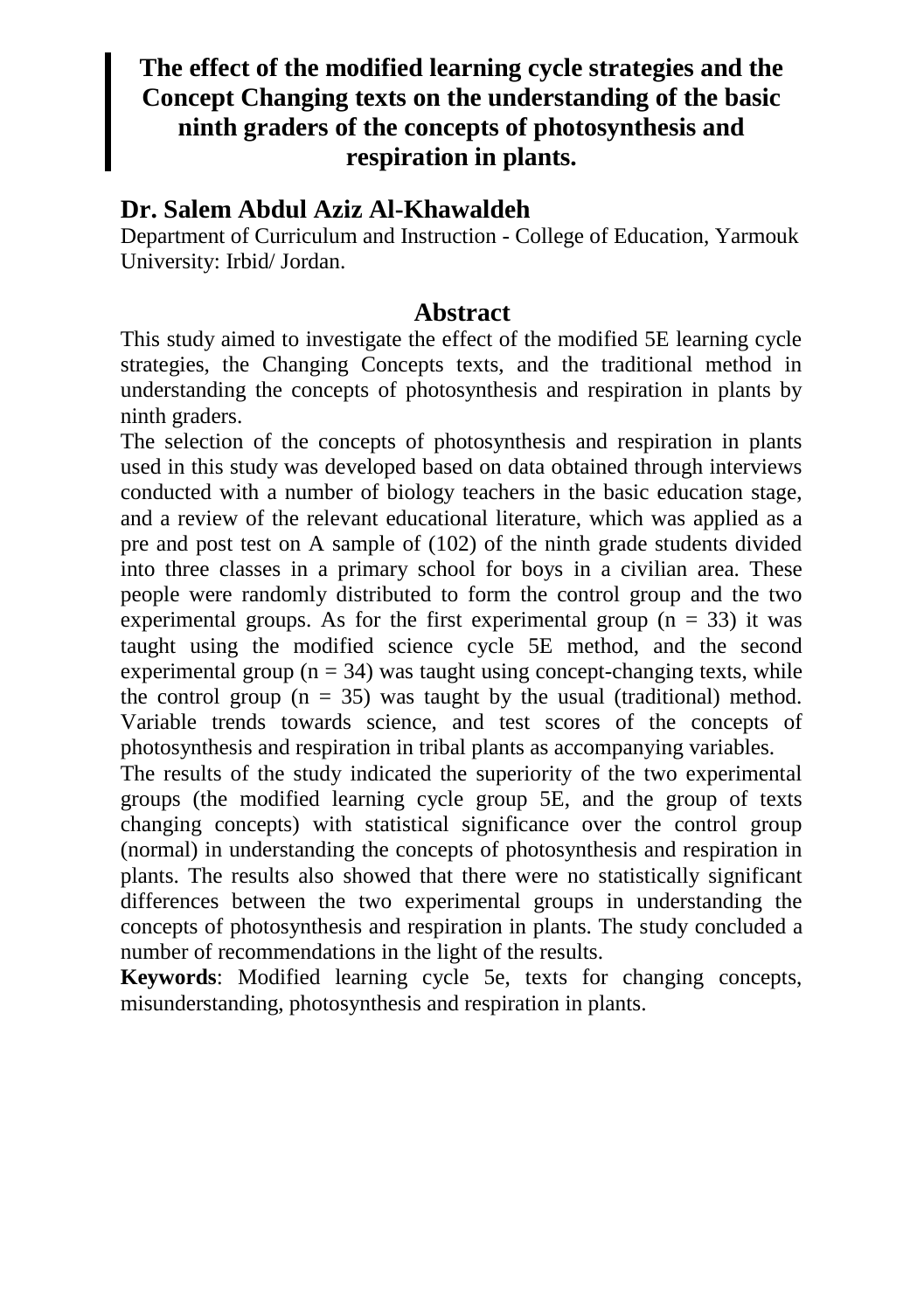#### **1 - مقدمة:**

 أشـارت الدراسـات الـتي تناولـت فهـم الطلبـة للمفـاهيم العلميـة خـلال العقـود القليلـة الماضـية، إلى أن الطلبة يحملون العديد من الأفكار البعيـدة عـن المعرفـة العلميـة السـليمة. وحـتى وقتنـا الحاضـر أجريـت العديـد مـن الدراسـات الـتي تناولـت فهـم الطلبـة للمفـاهيم العلميـة المختلفـة في بلـدان عـدة، وقـد ركـزت العديـد مـن هـذه الدراسـات على البنـاء الضـوئي والتنفس في النباتـات & Balci et al., 2006; Griffard) Wandersee, 2001; Haslam & Treagust, 1987; Anderson et al., 1990; Mikkila, 2001; Stavy et al., 1987; Wandersee, 1985; . Yenilmez & Tekkaya, 2006)

 وباختصـار بينـت معظـم هـذه الدراسـات أن الغالبيـة العظمـى مـن الطلبـة في جميـع المسـتويات التعليميـة يحملـون مفـاهيم خاطئــة فيمـا يتعلــق بتغذيـة النباتــات، ودور المـاء والأوراق في النباتــات، وتبـادل الغــازات، والتغذيـة الذاتيـة، وتعريـف البنـاء الضـوئي وأهميتـه، ودور كـل مـن الضـوء وصـبغة الكلوروفيـل في عمليـة البنـاء الضوئي، والعلاقة بين الغذاء والطاقة، وطبيعة التنفس وتحولات الطاقة.

فعلى سبيل المثال أظهرت الدراسة التي قام بحاكابا ويلدرم واوزدن (Capa et al., 2001)، لتشـخيص المفـاهيم الخاطئـة المتعلقـة بالبنـاء الضـوئي والتـنفس في النباتـات، والأسـباب الكامنـة وراءهـا، لـدى (45) طالباً من طلبة الصف التاسع، وأحد عشر معلماً من معلمي المدارس العليا في تركيا، شيوع العديد من المفاهيم الخاطئة المتعلقة بالبناء الضوئي والتنفس في النباتات لـدى الطـلاب. كمـا بينـت النتـائج أن هـذا الفهم قائم على ممارسات اجتماعية وخبرات مدرسية.

واستقصى حسلم وتريجيست (Haslam & Treagust, 1987) فهم (441) طالباً وطالبة مـن طلبـة الصـف الثـامن إلى الصـف الثـاني عشـر في أسـتراليا للبنـاء الضـوئي والتـنفس في النباتـات. وأشـارت نتـائج الدراسـة إلى أن نسـبة كبـيرة مـن الطلبـة في المرحلـة الثانويـة، لم يسـتوعبوا طبيعـة ووظيفـة التـنفس، وأن لديهم فهما محدوداً للعلاقة بين البناء الضوئي والتنفس. ووجد الباحثان أن العديد من الطلبة يعتقدون أن النباتات الخضراء تتنفس ليلاً، وأن عملية التنفس تتم في خلايا الأوراق فقط، وأنمم يعطون أسباباً متطابقة لوجود ثقوب خاصة في الأوراق لتبادل الغازات.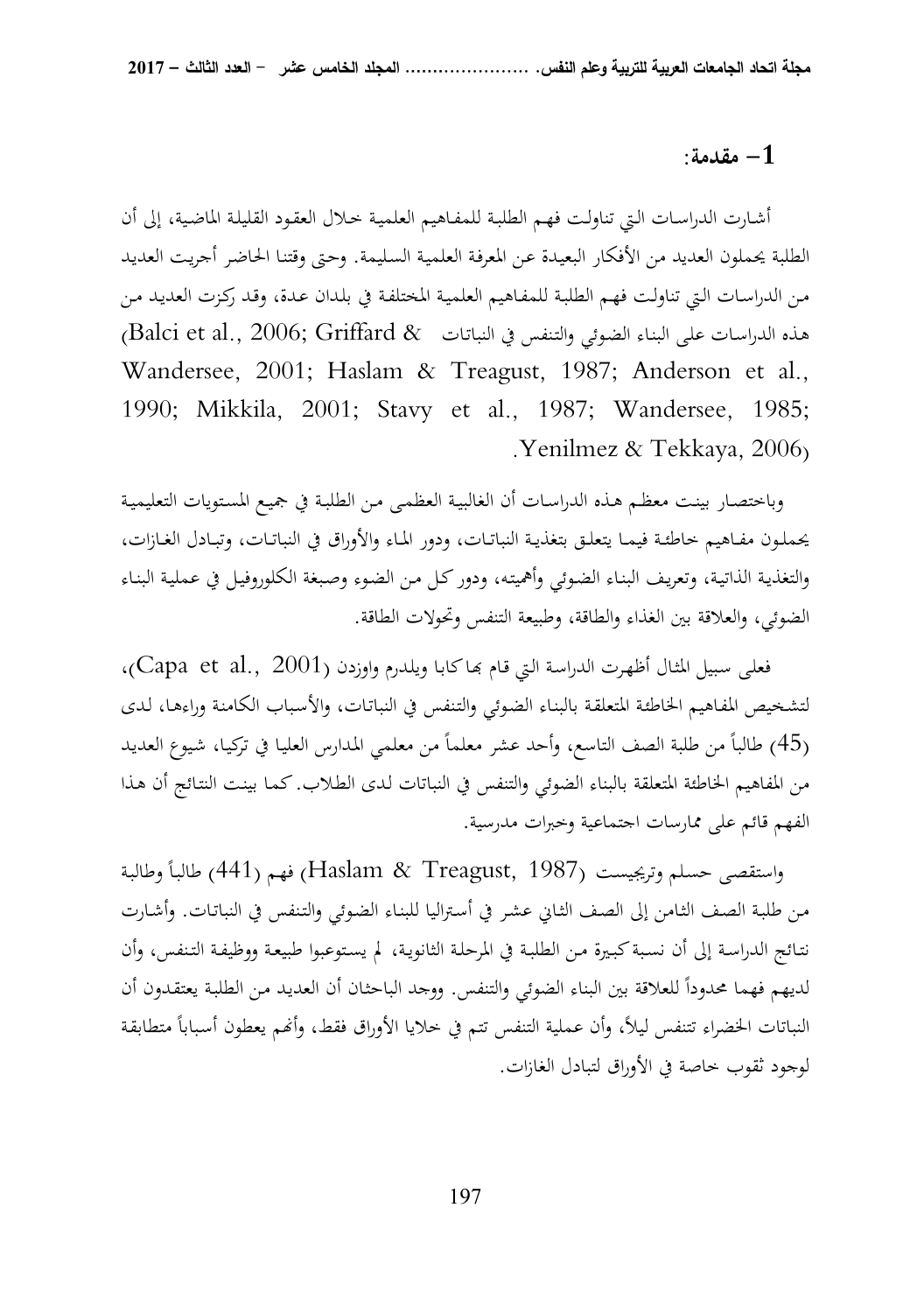وأظهرت الدراسات التي قامت بمراجعتها بل (Bell,1985) أن العديد من طلبة المرحلة الثانوية من مختلف الأعمار لديهم مفاهيم بديلة تتعلق بغذاء النبات، حيث يرى العديد من الطلبة أن غذاء النبات هو أي شيء يأخذ من قبل النبات من الخارج، مثل الماء، والمعادن، والهواء.

وبينت الدراسة التي قـام بحـا وندرسـي (Wandersee,1985) وتناولت الطلبـة الأمريكيين الـذين تراوحت أعمارهم بين عشرة وثمانية عشر عاماً تغيراً في أفكار الطلبة المتعلقة بالبناء الضوئي أثناء تقدمهم في المراحل التعليمية، إلا أن تحسناً طفيفاً يطرأ على بعض سمات هذه العملية مثل دور الماء والكلوروفيل، وأهمية ثاني أكسيد الكربون كمادة أولية أساسية، ونواتج البناء الضوئي.

وبـالرغم مـن بيـان الدراسـات السـابقة لوجـود المفـاهيم الخاطئـة المتعلقـة بالبنـاء الضـوئي والتـنفس، إلا أن عدداً قليلا نسبياً من الدراسات تتناول كيفية التعامل مع هـذه المفاهيم الخاطئة ,Alparslan et al, المعـنى ذي الـتعلم حـدوث ولتسـهيل .2003 ;Balci et al., 2006; Cakir et al., 2002) القائم على الفهم، لا بد من وجود طرائق تدريسية مناسبة للتخلص من المفاهيم الخاطئة أو منع تكوينها.

وأشـارت العديـد مـن الدراسـات الـتي قامـت علـى المرتكـزات الأساسـية للنظريـة البنائيـة في تعلـيم وتعلـم البناء الضوئي والتنفس، التي من أبرزها الدور النشط الذي يلعبه المتعلم في بناء معرفته، ولعب المعرفة القبلية دوراً هامـاً وأساسياً في اكتسـاب المعرفـة الجديـدة، إلى أهميـة اسـتخدام اسـتراتيجيات التـدريس القائمـة علـى منحى التغيير المفاهيمي مثـل: دورة الـتعلم، ونصـوص التغيـير المفـاهيمي في مسـاعدة الطلبـة في التعـرف علـى ما لديهم من مفاهيم خاطئة، واستبدالها بالفهم العلمي السليمAlparslan et al., 2003; Balci; et al., 2006; Mikkila, 2001; Yenilmez & Tekkaya, 2006)

ويفـترض منحـى التغيـير المفـاهيمي أن المـتعلم يقـوم بشـكل نشـط ومنطقـي باسـتبدال المفـاهيم الخاطئـة، وإحلال التفسيرات المقبولة علمياً محلها. ويقترح بوسنر وزملاؤه (Posner et al., 1982) أربعة شروط لحدوث التغيير المفاهيمي هي:

- عدم رضا الطالب عن منظومته المفاهيمية " مفاهيمه الخاطئة" التي لم تستطع تفسير الظاهرة التي يتعامل معها Dissatisfaction .

- وضع المفهوم الجديد بحيث يكون قابلاً للفهم والتصديق بشكل مبدئي Intelligibility .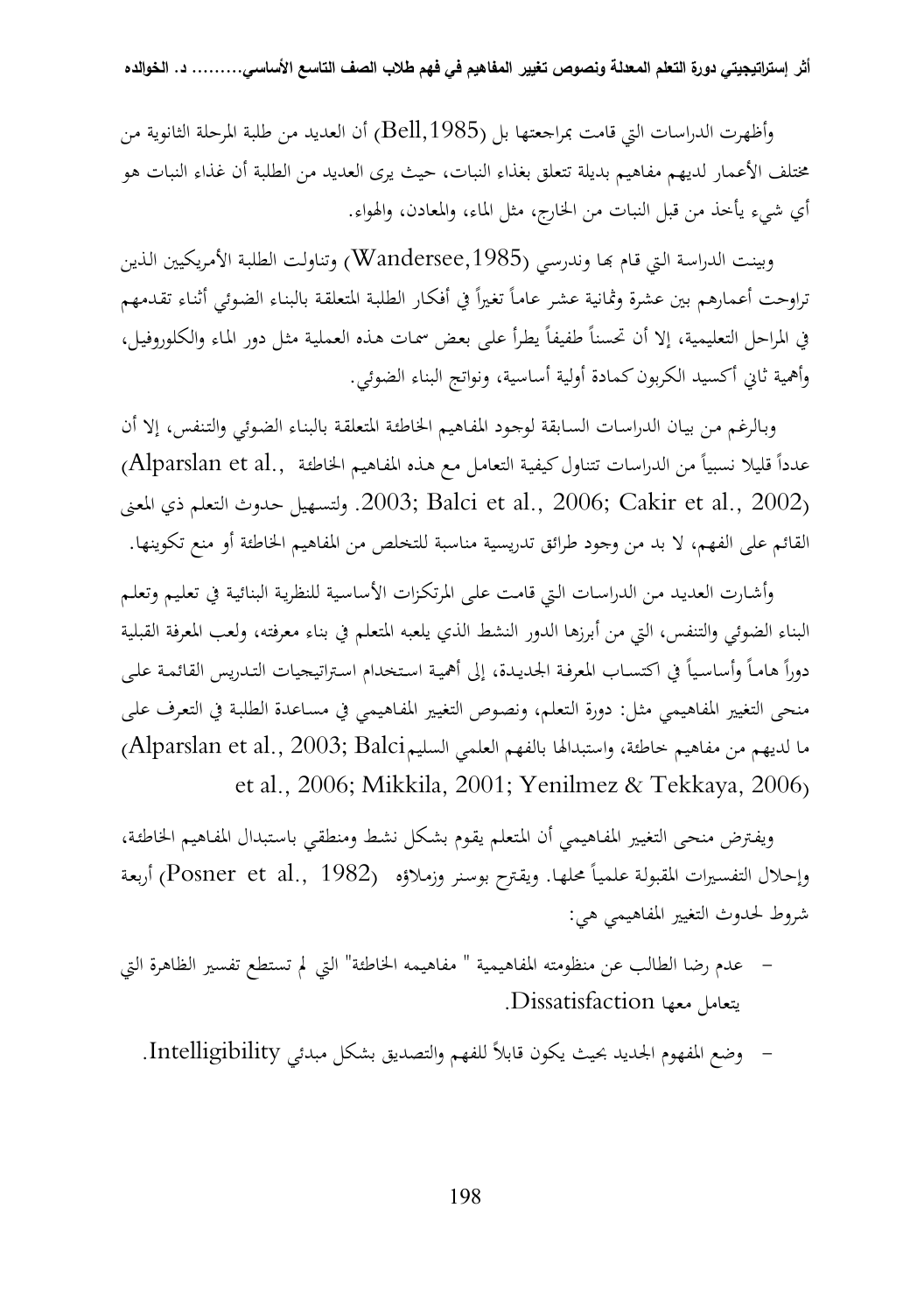- معقوليـة المفهـوم الجديـد بحيـث يسـتطيع ربطـه في شـبكة معلوماتـه السـابقة، واسـتخدامه في حـل المعضلات، التي لم يستطيع المفهوم القديم حلها Plausibility .

- خصوبة المفهوم الجديد وقدرته على فتح آفاق جديدة للاستقصاء Fruitfulness .

وتعد استراتيجية نصوص تغيير المفاهيم (texts change Conceptual (إحدى إستراتيجيات التدريس القائمة على منحى التغيير المفاهيمي ,Chambers & Andre, 1997; Mikkila ، إذ يتم تحضير هذه النصوص، لجذب اهتمام الطلبة إلى عدم ملائمة معرفتهم الحالية، وإحداث  $2001\,$ التنـاقض (التضـارب) المفـاهيمي. ففـي هـذه النصـوص يـتم الطلـب مـن الطلبـة أن يتنبـؤوا بمـا يحـدث لحالـة خاضعة للدراسـة قبـل تزويـدهم بالمعلومـات الـتي توضـح عـدم التوافـق بـين الفهـم الخـاطئ والفهـم العلمـي  $\overline{a}$ السليم. وتنشط هذه الإسـتراتيجية الفهـم الخـاطئ لـدى الطلبـة، ثم يـتم عـرض الفهـم الخـاطئ الشـائع متبوعـا بالأدلة والبراهين التي تدل على عدم صحة هذا الفهم، ثم تقدم التفسيرات العلمية الصحيحة.

وفي هـذا الصـدد، استخدم هايند ومكروتر وفـارز وشتلز (Hynd et al., 1994) في دراستهم طريقـة نصــوص تغيـير المفـاهيم، وكـان اسـتخدامها فعـالاً في إحـداث التعـارض المفـاهيمي، وإكسـاب طلبـة المدارس العليا الفهم العلمي السليم لقوانين نيوتن في الحركة. وبين وانغ واندري ,Andre & Wang( (،1991 وكـامبرز وانـدري (1997 ,Andre & Chambers (في دراسـتين منفصـلتين أن نصـوص تغيير المفاهيم أدت إلى فهم أفضل لمفاهيم الكهرباء مقارنة بالطريقة التقليدية.

وفيمـا يتعلق بمفـاهيم الأحيـاء، بينت دراسـات البارسـالان وتيكـايـا وجيبـان ,Alparslan et al (2003، وميخيلا (Mikkila, 2001) ، وأوزكان وتيكايا وجيبان (2004 ., Qzkan et al ، وسـنغر وزمـلاؤه (2001 .,al et Sungur(، وتيكايـا (2003 ,Tekkaya(، فاعليـة التـدريس باستخدام نصوص تغيير المفاهيم في فهم الطلبـة لمواضـيع التـنفس الخلـوي، والبيئـة، والبنـاء الضـوئي، والجهـاز الدوري، والانتشار والأسموزية بالترتيب.

وتعد دورة التعلم Learning Cycle غوذجاً تعليمياً قائماً على المنحى البنائي، يعزز ويسـهل التغيير المفاهيمي (1988 .Stepans et al, 1988). وهي إستراتيجية تدريسية تؤكد على تشغيل اليدين on-Hands، وتشغيل الفكر on-Minds قائمة على نظرية بياجيـه في النمـو المعـر في، وتعمـل علـى إثارة اهتمامات الطلبة بالاستدلالات التي يقومون بما من خلال مسـاعدتمم علـى التفكير ملياً بأنشطتهم،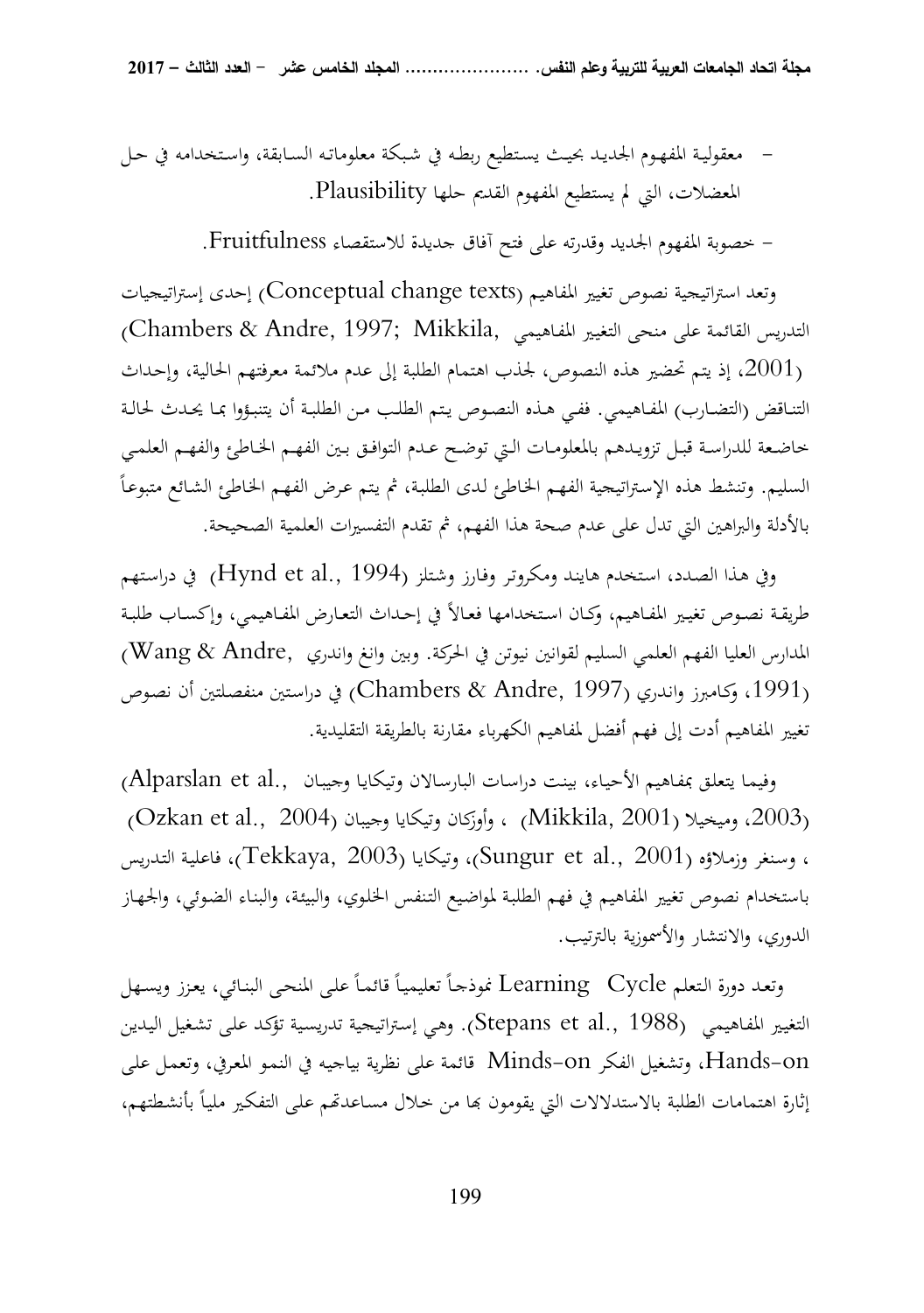فعندما يهتم الطلبة باستدلالاتحم وتطبيق المعرفة الجديدة بنجاح؛ يصبحون أكثر فعالية في تناولهم للمواقف . (Sunal & Haas, 1992) الجديدة

وقام بتطوير هذا النموذج كلا من: Atkin & Karplus عام ،1974 واستخدم في Science Curriculum Improvement Study (SCIS) العلوم منهاج تحسين مشروع الذي قامت به جامعة كاليفورنيا لتطوير تدريس العلوم. وتتكون دورة التعلم من ثلاث مراحل هي: الاستكشاف، وتقديم المفهوم، وتطبيق المفهوم (1995 ,Lawson(. ومع تطور أهداف تدريس العلوم، أصبحت تتكون من أربع مراحل هي: مرحلة الاستكشاف، ومرحلة التفسير، ومرحلة التوسيع، ومرحلة التقويم (1988 ,Marek & Renner(. وتم توسيع نموذج دورة التعلم من قبل عدد من الباحثين، ليشتمل على خمس مراحل (Trowbridge et al., 2000)، هي: مرحلة الانشغال Engagement، ومرحلة الاستكشاف Exploration، ومرحلة التفسير Explanation، ومرحلة التوسيع Elaboration، ومرحلة التقويم Evaluation . كذلك تم توسيع نموذج دورة التعلم من قبل ايسنكرافت (2003 ,Eisenkraft (، وأصبحت تتكون من سبعة مراحل هي: مرحلة الوقوف على المعرفة القبلية، ومرحلة الانشغال، ومرحلة الاستكشاف، ومرحلة التفسير، ومرحلة التوسيع، ومرحلة التقويم، ومرحلة الامتداد.

وقد تم في هذه الدراسة تبني دورة التعلم المعدلة  $E$  التي يسير فيهـا التدريس، وفقـا للمراحل : (Trowbridge et al., 2000) الآتية الخمس

- مرحلة الانشغـال Engagement

- مرحلة الاستكشاف Exploration

- مرحلة التفسيـرExplanation

- مرحلة التوسيـع Elaboration

- مرحلة التقويـم Evaluation :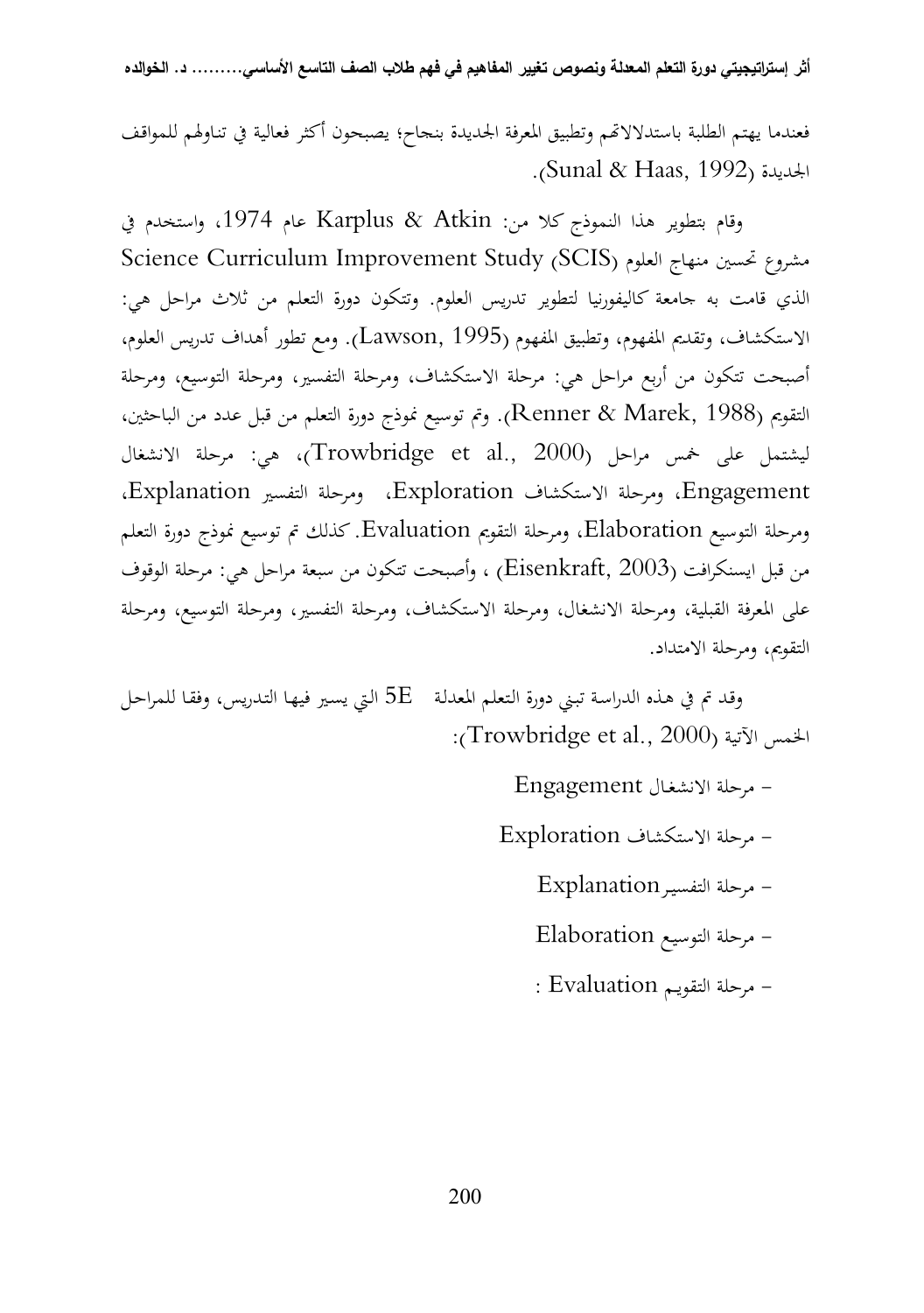وفيــما يأتي توضــيح مختصر لما يتم في كل مرحـلة من مراحل الـدورة (دورة التعلم المعدلة E5 (:

### **- مرحلة الانشغال Engagement**

يوجـه اهتمـام الطلبـة في هـذه المرحلـة إلى شـيء أو مشـكلة أو حـدث أو حالـة، ويـتم ربـط أنشـطة هـذه المرحلـة مـع الأنشـطة السـابقة والأنشـطة المسـتقبلية. ويعتمـد الـربط علـى مهـام الـتعلم، وقـد يكـون الـربط مفاهيميـاً أو إجرائيـاً أو سـلوكياً، وتعـد عمليـة طـرح الأسـئلة، وتحديـد المشـكلات، وإظهـار التبـاين بـين الأحـداث، والتفاعـل مـع المواقـف المشـكلة مـن الطـرق الـتي تـؤدي إلى انخـراط (انغمــاس) الطلبــة في مهــام الــتعلم وتوجيــه اهتمــامهم نحوهــا، ويكــون المعلــم مســؤولاً عــن تقــديم المواقف التعليمية، وتحديد مهام التعلم.

# **- مرحلة الاستكشاف Exploration**

تصــمم أنشــطة مرحلــة الاستكشــاف ــدف تزويــد الطلبــة بقاعـــدة أساســية تمكــنهم مــن الاســتمرار في استكشاف بنية المفاهيم والعمليات والمهارات، وفي هذه المرحلة ينبغي تـوفير مـواد محسوسـة وخـبرات مباشـرة قدر الإمكان. وتّمدف أنشطة مرحلة الاستكشاف إلى تكوين خبرات يستخدمها الطلبة والمعلمون لاحقاً لمناقشـة المفـاهيم، والعمليـات، والمهـارات. ويكـون المعلـم مسـؤولاً عـن إعطـاء توجيهـات كافيـة ومـواد مناسـبة تتعلق بالنشاط، وأن يتيح الوقت الكافي والفرص لاستقصاء الأشياء والمواد والمواقف بناءً على أفكار الطلبة  $\overline{\phantom{a}}$ عن الظواهر. وكنتيجة لانغماس الطلبة فكرياً وجسدياً في النشاط ، فإنحم يكونون علاقاتٍ، ويشاهدون  $\overline{a}$ أنماطاً، ويحددون متغيراتٍ، ويستفسرون عن أحداثٍ.  $\overline{a}$ 

 هذا وقد يكون من المناسب توجيه تفكير الطلبة من قبل المعلم عندما يبدؤون بناء أو إعـادة بنـاء تفسيراتمم إذا احتـاج الأمـر. مـن جهـة أخـرى، يشكل المدخل التـاريخي في تطور المفـاهيم الإحيائيـة نشـاطاً استقصائيا مناسباً في المرحلة الثانوية والجامعية.

## **- مرحلة التفسير Explanation**

وفي هــذه المرحلــة يوجــه المعلــم اهتمــام الطلبــة إلى أوجــه خاصــة مــن أنشــطة مــرحلتي الانشــغال والاستكشــاف، ويقــوم بعــد ذلــك بتقــديم التفســيرات المناســبة لوضــع الخــبرات الاستكشــافية في وضـعها الصـحيح. وتعتـبر مرحلـة التفسـير مرحلـة موجهـة مـن قبـل المعلـم، حيـث يسـتخدم طـرق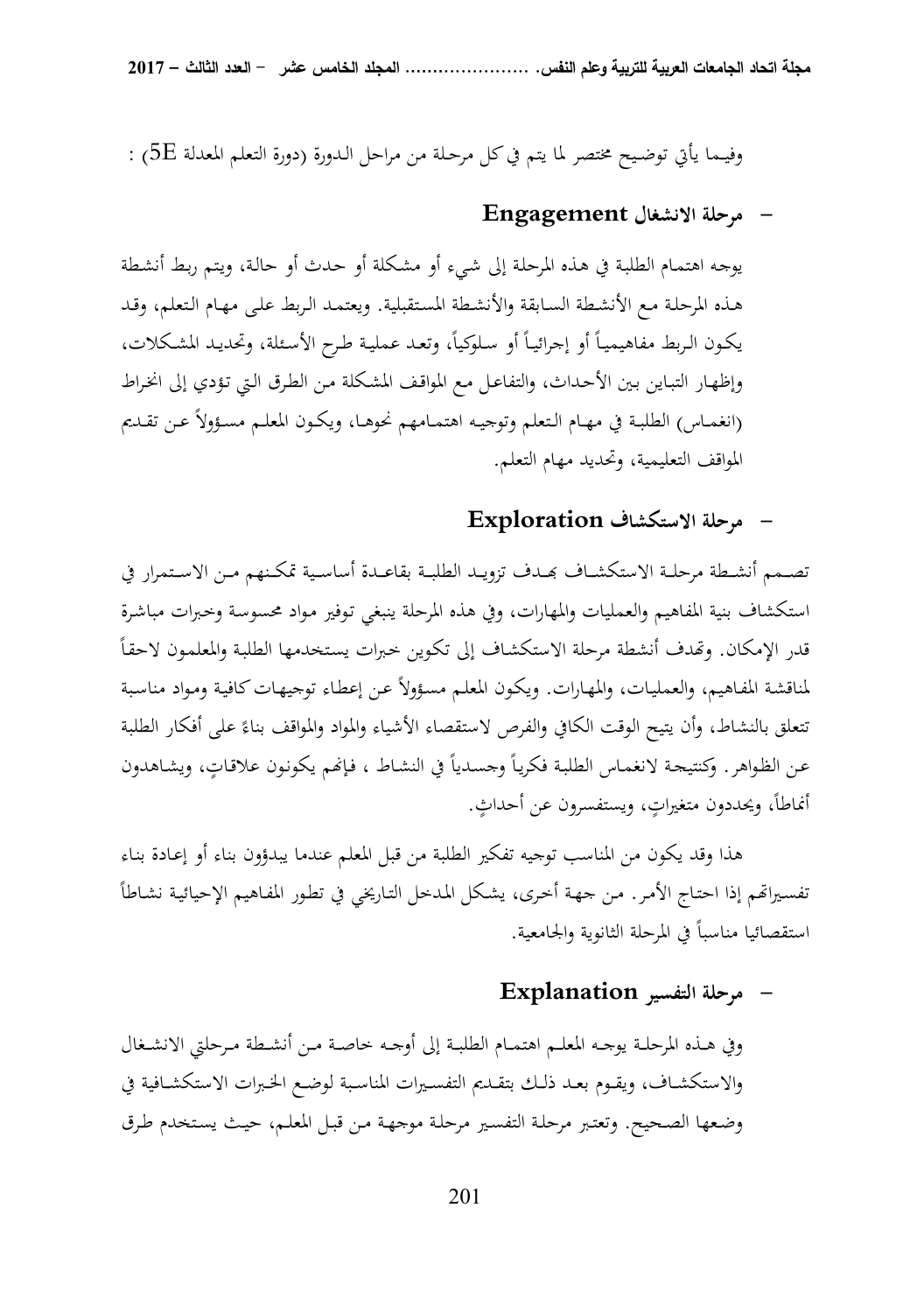وأسـاليب متنوعـة في تقديمـه للمفـاهيم، والعمليـات أو المهـارات، منهـا: التفسـير اللغـوي والفيـديو والأفـــلام التعليميـــة والبرمجيـــات التعليميـــة. وفي هـــذه المرحلـــة تســـتمر عمليـــة التنظـــيم العقلـــي (Mental Organization) ، ويصبح الطلبة قـادرين على تفسـير خـبراتهم السـابقة بعبارات عامة. ويعتبر تقديم المفاهيم، والعمليات أو المهارات باختصار، وبشكل مبسط، ومباشر الهدف الأساسي لهذه المرحلة، ومن ثم يتم التحرك نحو المرحلة اللاحقة.

### **- مرحلة التوسيع Elaboration**

ومن المهم في هذه المرحلة أن يستخدم الطلبة التفسيرات التي تم تطويرها في مواقف جديدة، من أجـل تطـوير وتوسـيع مـدى فهمهـم للمفـاهيم والعمليـات والمهـارات، حيـث وجـد أنـه في بعـض الحـالات يسـتمر الطلبـة في احتفـاظهم بفهمهـم الخـاطئ، أو يقتصـر فهمهـم للمفـاهيم في نطـاق خبرات مرحلة الاستكشاف. وتقتضي هذه المرحلة وضع الطلبة في مواقف جديـدة، وأن يواجهـوا مشكلات جديدة تتطلب تطبيق تفسيرات مماثلة أو مشابهة.

### **- مرحلة التقويم Evaluation**

وعند نقاط معينة ينبغي أن يتلقى الطلبة تغذية راجعة حول ملائمة تفسيرام، ويجب أن يكون التقويم مستمراً، ولا يقتصر على التقويم في نماية الفصل أو الوحدة. ويجب أن تتخذ إجراءات متعددة لإجراء تقويم مستمر ومتكامل للتعلم، ولتشجيع البناء المعرفي للمفهوم والمهارات العملية، ومن الممكن أن يتم التقويم خلال كل مرحلة من مراحل دورة التعلم بدلاً من أن يقع في نحايتها.

وقــد دعــم عــدد مــن البحــوث فاعليــة دورة الــتعلم الــتي لهــا تطبيقــات عديــدة في العديــد مــن المراحــل (Mark & Cavallo, 1997; Musheno &Lawson, الدراسـية والمسـاقات التعليميـة (.1999 وفي هـذا السـياق أشـار لاوسـون(1995 ,Lawson (إلى أن العديـد مـن البحـوث قـد دعـم فاعلية دورة التعلم في تشجيع الطلبة على التفكير الإبداعي والتفكير الناقد، وتسهيل الفهم العلمـي السـليم للمفاهيم العلمية، وتكوين الاتجاهات الإيجابية نحو العلوم، وتحسين مهارات عمليات العلم وتطوير مهارات الاستدلال المتقدمة.

فعلى سبيل المثال قام شارمان (Sharmann,1991) بدراسة وصفية لاستقصاء الدور الذي تقوم بـه دورة الـتعلم كـأداة للتعـرف علـى المفـاهيم الخاطئـة ومعالجتهـا. وقـد أكـد الباحـث علـى ضـرورة اسـتخدام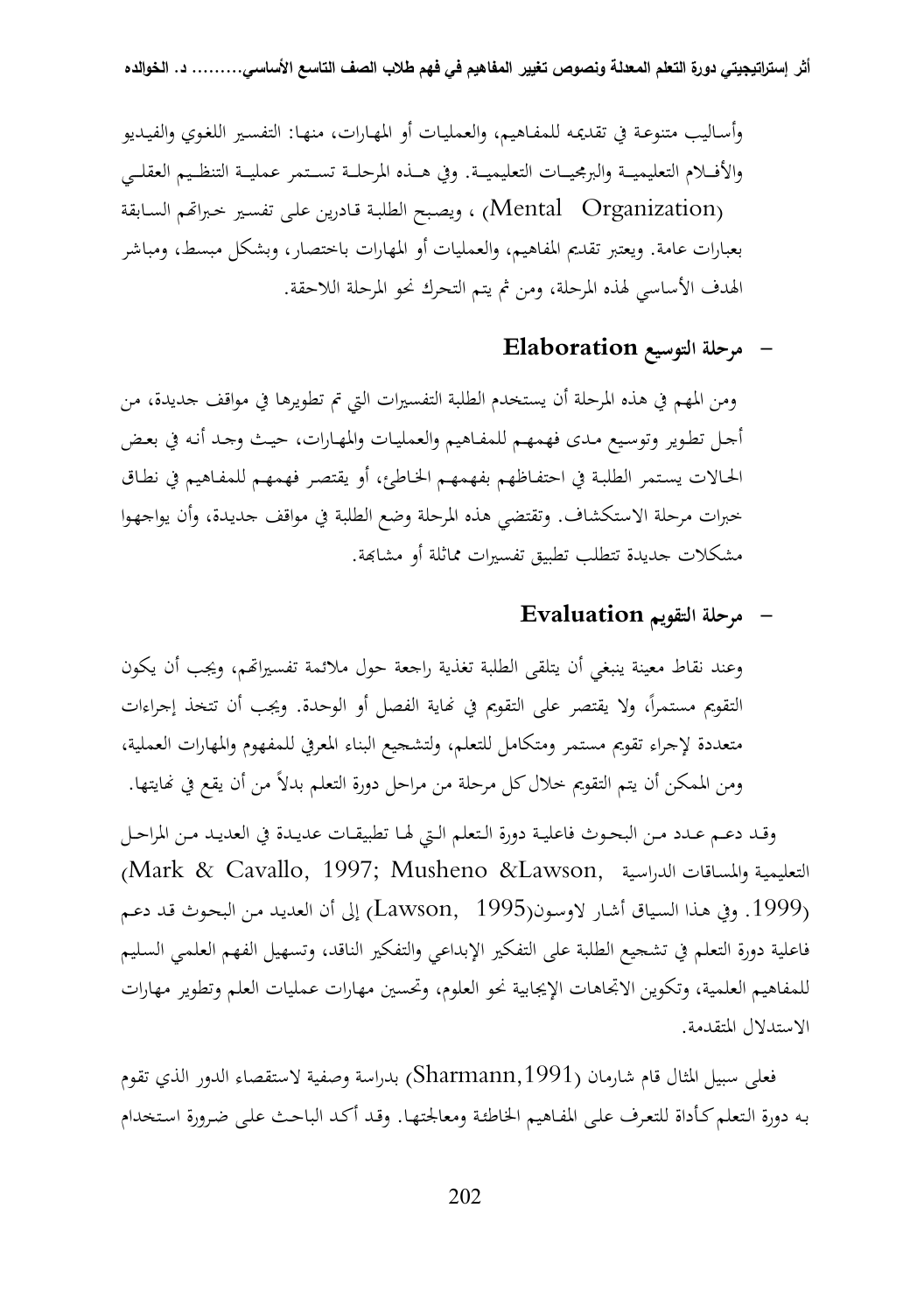تشـغيل الفكـر، وتشـغيل اليـدين في أنشـطة مرحلـة الاستكشـاف، وتتضـمن أنشـطة تشـغيل الفكـر اسـتخدام التشبيهات، وإبداء وجهات النظر، والقدرة على اتخاذ القرار.

وفي الولايـات المتحـدة الأمريكيـة استقصـى أودم وكيلـي (,1999Kelly & Odom (فاعليـة خريطـة المفـاهيم ودورة الـتعلم، وطريقــة تقـوم علـى الجمـع بينهمـا في تســهيل الفهـم المفـاهيمي بالانتشـار والأسموسية. ووجدا أن مجموعتي خريطة المفاهيم، والمجموعة التي درست بطريقة تقوم على الجمع بين دورة التعلم وخريطة المفاهيم قد تفوقتا وبدلالة إحصائية على المحموعة التي درست بطريقة العرض.

وفي هـذا الصـدد أيضـاً استقصـى بالسـي وزمـلاؤه (Balci et al., 2006) أثـر إستراتيجيتي دورة الـتعلم المعدلـة E،5 ونصـوص تغيـير المفـاهيم في فهـم طلبـة الصـف الثـامن في تركيـا لمفـاهيم البنـاء الضـوئي والتنفس في النباتات مقارنة بالطريقة التقليدية. وأظهرت نتائج هذه الدراسة فاعلية هاتين الإستراتيجيتين في إكساب الطلبة الفهم العلمي السليم لمفاهيم البناء الضوئي والتنفس في النباتات.

وفي إطار الجهود لتعزيز فهم الطلبة للمفاهيم العلمية في غرفة الصف، جاءت هذه الدراسة لتبحث في أثر ثلاث استراتيجيات تدريسية، هي: دورة التعلم المعدلة E،5 ونصوص تغيير المفاهيم، والطريقة التقليدية في فهــم طلبــة الصــف التاســع الأساســي لمفــاهيم البنــاء الضــوئي والتــنفس في النباتــات، مــع تثبيــت نتــائج الاختبــارات القبليــة لجميــع مجموعــات الدراســة، علــى كــل مــن اختبــار مفــاهيم البنــاء الضــوئي والتــنفس في النباتات، وقياس الاتجاهات نحو العلوم.

### **2- مشكـلة الدراسـة**

الغرض من هذه الدراسة هو استقصاء أثر ثلاث إستراتيجيات تدريسـية هـي: دورة الـتعلم المعدلـة ة، ونصوص تغيير المفـاهيم، والطريقـة التقليديـة في فهـم طـلاب الصف التاسـع الأساسـي لمفـاهيم البنـاء . الضوئي والتنفس في النباتات. وقد تم اختيار هذا الموضوع لأهميته في منـاهج الأحيـاء، حيـث تلعـب عمليتـا البناء الضوئي والتنفس دوراً هاماً وأساسياً في فهم العديد من جوانب الأنظمة الحيوية. وبالإضافة لذلك فإن لهاتين العمليتين دورين هامين وأساسيين في دورة المادة وسريان الطاقة خلال الأنظمـة البيئيـة (الخوالـده, Anderson et al., 1990; Eisen & Stavy, 1988; Yenilmez & ؛2008 2006 ,Tekkaya(. كذلك فإن موضوعي البناء الضوئي والتنفس يدرسان في جميع المراحل التعليمية، ويتضمنان العديد من المفاهيم المحردة، والتي يجد الطلبة صعوبة في تعلمها. وعليه حددت مشكلة الدراسة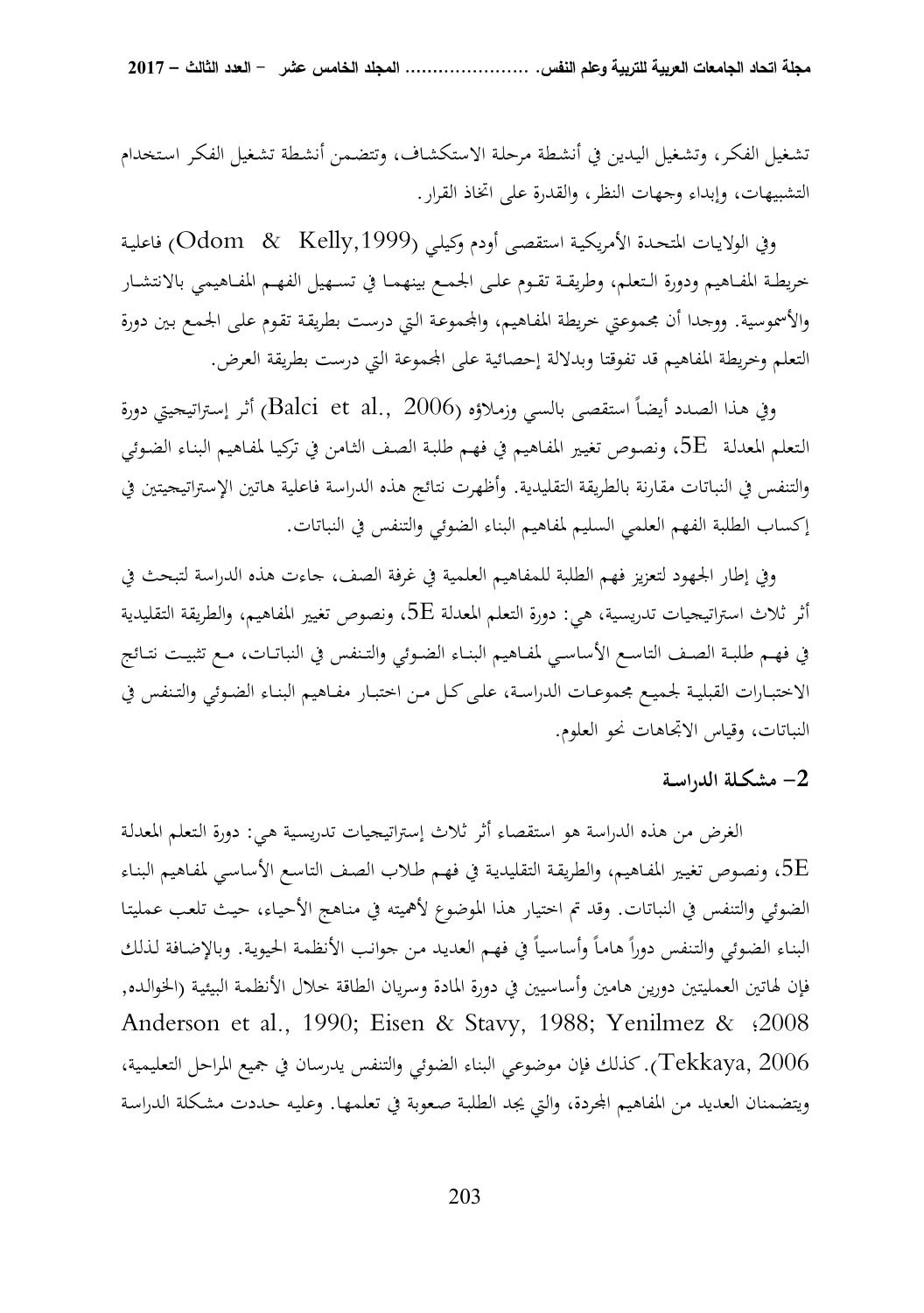بالسؤال الرئيسي التالي: ما أثر إستراتيجيتي دورة التعلم المعدلة ونصوص تغيـير المفـاهيم فهـم طـلاب الصـف التاسع الأساسي لمفاهيم البناء الضوئي والتنفس في النباتات مقارنة بالطريقة الاعتيادية(التقليدية) ؟

 **3- أهداف الدراسة** 

هدفت الدراسة إلى الإجابة عن السؤالين التاليين:

- 3-1- ما أشـكال الفهـم الخـاطئ لمفـاهيم البنـاء الضـوئي والتـنفس في النباتـات لـدى طـلاب الصـف التاسع الأساسي؟
- 3-2 هـل يختلـف فهـم مفـاهيم البنـاء الضـوئي والتـنفس في النباتـات لـدى طـلاب الصـف التاسـع الأساسي

 بــاختلاف اســـتراتيجية التــدريس (دورة الـــتعلم المعدلــة E،5 ونصـــوص تغيــير المفـــاهيم، والطريقـــة الاعتيادية) ؟

**4- فرضية الدراسة** 

في ضوء سؤال الدراسة (الثاني)، حاولت الدراسة اختبار الفرضية الصفرية الآتية: - لا توجـد فـروق ذات دلالـة إحصـائية عنــد مسـتوى الدلالـة ( α = 0.05 ( بـين متوســطات درجات طلاب الصف التاسع الأساسي في درجام على اختبار فهم مفاهيم البناء الضوئي والتـنفس في النباتـات تعـزى لإسـتراتيجية التـدريس (دورة الـتعلم المعدلـة E،5 ونصـوص تغيـير المفـاهيم، والطريقـة الاعتيادية).

 **5- أهمية الدراسة** 

تكتسب هذه الدراسة أهميتها من:

- 5-1- أهمية تعلم المفاهيم العلمية نفسها في موضوع البناء الضوئي والتنفس في النباتات، والتي تعد من اللبنات الأساسية في تكوين البنية المعرفية الإحيائية للطلبة.
- 5-2– كونّا تقارن بين ثلاث استراتيجيات تدريسية هي: دورة التعلم المعدلة، ونصوص تغيير المفاهيم، والطريقة التقليدية والتي لم يسبق مقارنة أثرها في فهم مفاهيم البناء الضوئي والتنفس في النباتات - في حدود علم الباحث - على الصعيد المحلي أو العربي.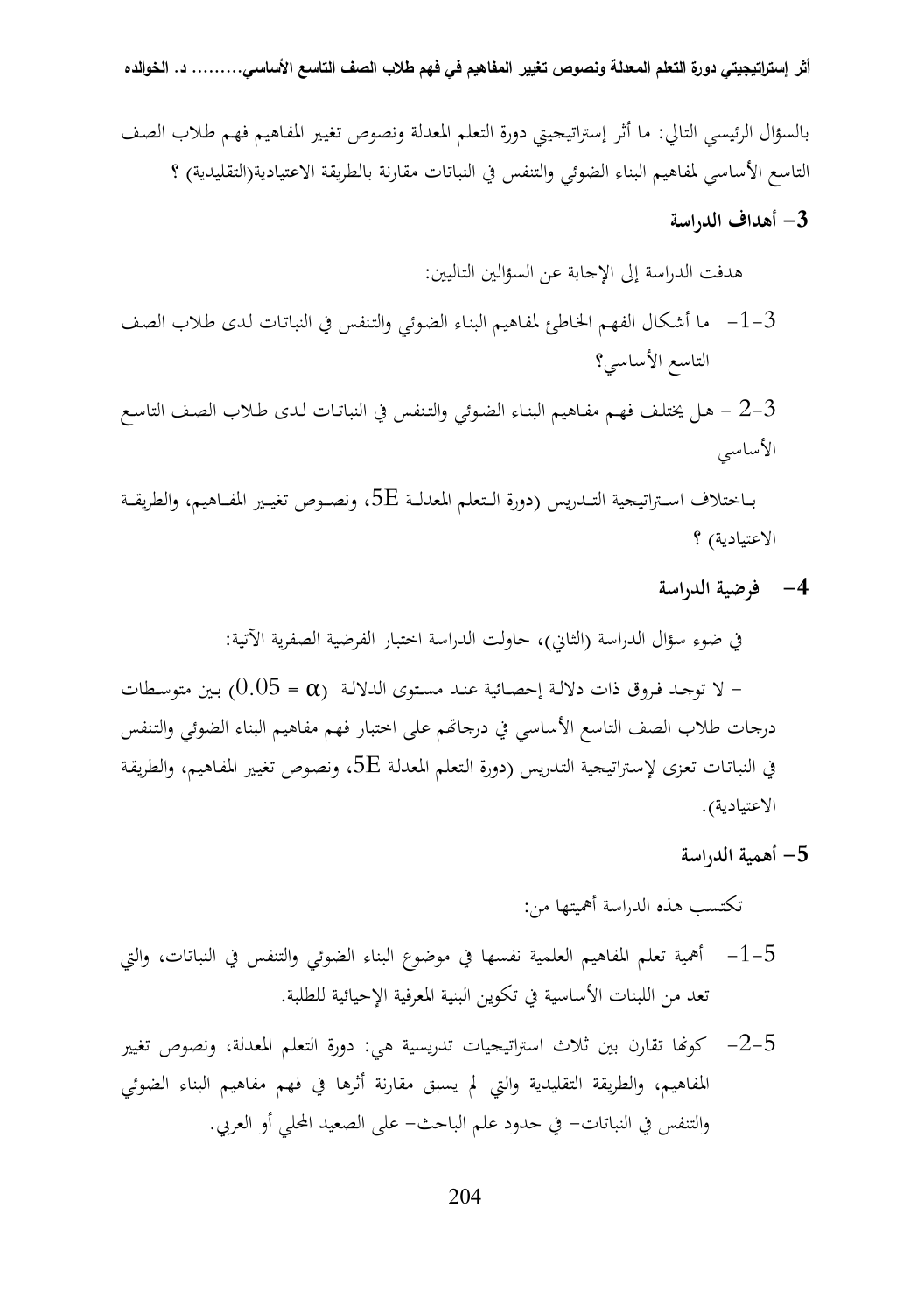- 5-3- إمكانية إسهامها في إثارة مزيد من البحث في دراسة المفاهيم الخاطئة وتعديلها، والتوجيه إلى أهمية التغيير المفاهيمي والطرق الحديثة التي تمكننا من تحقيقه.
	- **6- مصطلحات الدراسة**

ورد في هذه الدراسة عدد من المصطلحات الأساسية، وفيما يلي التعريفات الإجرائية لها.

# **Modified Learning Cycle 5E المعدلة التعلم دورة**•

هي إحدى إستراتيجيات التدريس المبني علـى النظريـة البنائيـة Theory Constructivist والتي تستمد إطارها النظري من نظرية بياجيه في النمو العقلي. وتتكون عملياً أو إجرائياً من خمس مراحل هـي: الانشـغال، والاكتشـاف، والتفسـير، والتوسـيع، والتقـويم. وتؤكـد مرحلـة الانشـغال علـى إثـارة اهتمـام المـتعلم، وتؤكـد مرحلـة الاستكشـاف علـى أنشـطة تشـغيل - اليــدين الحسـية، وتؤكـد مرحلـة التفسـير علـى إيجابية المتعلم للتوصل إلى المفهوم، بينما توظف مرحلـة التوسـيع اسـتخدام المفهـوم في مواقـف تعليميـة – تعلمية جديدة، أما مرحلة التقويم فتؤكد على تقويم تقدم الطلبة نحو تحقيق الأهداف المتوخاة.

# • **نصوص تغيير المفاهيم Texts Change Conceptual**

هي إستراتيجية تدريسية قائمة على منحى التغيير المفاهيمي، تستخدم لمعالجة الفهم الخاطئ، إذ يتم تقديم الموضوع الخاضع للدراسة في كل نص من خلال طرح الأسئلة، ثم يتم بيان الفهم الخاطئ الشائع لدى الطلبة المتعلق بهذا الموضوع، يلي ذلك بيان للتفسيرات العلمية وطرح أمثلة توضيحية حول هذا الموضوع؛ لبيان تضارب هذه التفسيرات مع الفهم الخطأ، مع التركيز على بيان فشل الفهم الخطأ في تفسير الظاهرة الحقيقية. وأخيراً يتم طرح أسئلة أخرى على الطلبة لمساعدتمم على تطبيق المفاهيم الجديدة المكتسبة في الإجابة عن هذه الأسئلة. وهذه الإستراتيجية تنشط الفهم الخطأ الشائع لدى الطلبة، ثم يتم عرض الفهم الخطأ الشائع لدى الطلبة من قبل المعلم متبوعاً بالأدلة والبراهين التي تبين تعارض الفهم الخطأ مع الفهم العلمي السليم، ثم يتم تزويدهم (الطلبة) بالتفسيرات العلمية الصحيحة لنقلهم إلى الفهم العلمي السليم المتفق مع النظريات العلمية (2002 .,al et Cakir(**.**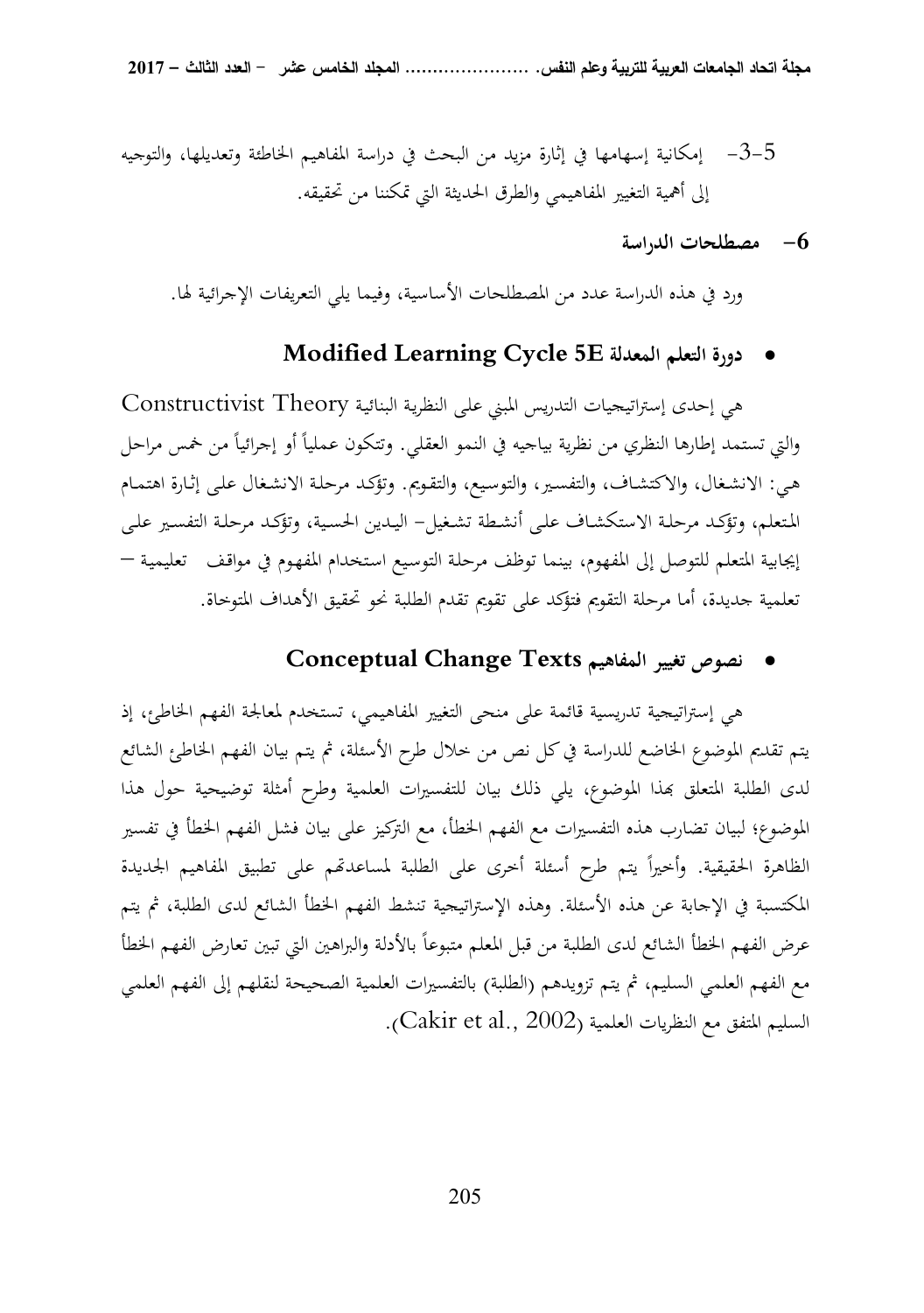### • **الطريقة التقليدية Method Traditional**

طريقة تدريسية تعتمد على الشرح والتفسير والمناقشة، والدور الأكبر هنا للمعلم، إذ يقوم المعلم بتقديم المفهوم وشرحه للطلاب ثم مناقشته معهم.

### • **الفهم الخاطئ Misconception**

 هو كل فهم لا ينسجم مع ما توصلت إليه المعرفة العلمية لمفهوم معين، وقد يكون هذا الفهم خاطئا، وقد يكون غير كامل (برهم، 1993 ).

# • **الفهم العلمي السليم**

 هو الفهم الذي ينسجم مع ما توصلت إليه المعرفة العلمية لهذا المفهوم، والذي يتناسب مع مستوى المادة العلمية الجديدة المراد تدريسها. وتم قياسه إجرائياً بالدرجة التي يحصل عليها الطالب على اختبار مفاهيم البناء الضوئي و التنفس في النباتات الذي قام الباحث بإعداده لهذه الدراسة.

# **7- حدود الدراسة ومحدداتها**

تتحدد هذه الدراسة جزئياً بعدد من المحددات من أهمها:

- 7-1- اقتصرت الدراسة على طلاب الصف التاسع الأساسي في إحدى المدارس الأساسية التابعة لمديرية التربية والتعليم للواء قصبة المفرق.
	- 7-2- تم اختيار اموعات التجريبية والضابطة بالطريقة القصدية (المتوافرة).
- 7-3- اقتصرت الدراسة على تطبيق استراتيجيات التدريس على موضوع البناء الضوئي و التنفس في النباتات من كتاب الأحياء للصف التاسع الأساسي، وتم تطبيقها في الفصل الدراسي الأول من العام الدراسي .2009/2008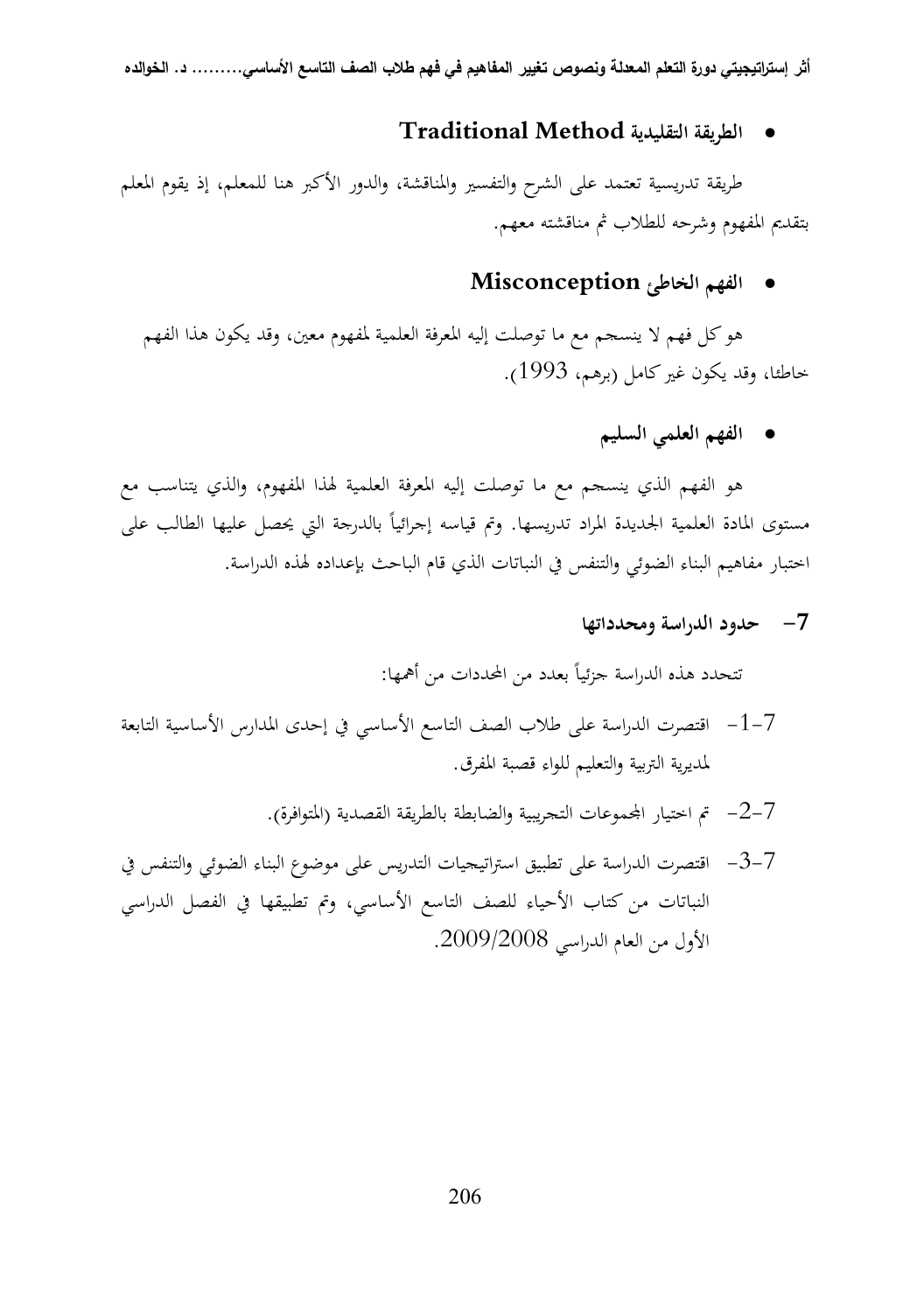#### **8- منهجية الدراسة وإجراءاتها**

# 8-1- **منهـج الدراسـة**

تعد هذه الدراسة دراسة شبه تجريبية، لأنه تم اختيار ثلاث شعب بشكل عشوائي، ولكن طلاب الشعب الثلاث لم يتم اختيارهم بشكل عشوائي، وذلك لأن الباحث لا يتحكم في الاختيار العشوائي لطلاب تلك الشعب، وكانت المتغيرات في الدراسة كما يلي:

### 8-2- **المتغير المستقل**

هو إستراتيجية التدريس وله ثلاثة مستويات، هي: إستراتيجية دورة التعلم المعدلة  $5\mathrm{E}$ ، وإستراتيجية نصوص تغيير المفاهيم، والطريقة التقليدية.

# 8-3- **المتغير التابع**

هو الفهم العلمي السليم لمفاهيم البناء الضوئي والتنفس في النباتات، وتم قياسه بالدرجة التي حصل عليها الطالب على اختبار مفاهيم البناء الضوئي والتنفس في النباتات المطبق بعد المعالجة التجريبية.

### 8-4- **أما المتغيران المصاحبان (Covariates (فهما:**

الفهم العلمي السليم لمفاهيم البناء الضوئي والتنفس في النباتات القبلي، وتم قياسه بدرجات الأداء القبلي في اختبار مفاهيم البناء الضوئي والتنفس في النباتات، واتجاهات طلبة الصف التاسع الأساسي نحو العلوم كمبحث مدرسي، وتم قياسها بدرجات الأداء القبلي على مقياس الاتجاهات نحو العلوم الذي تم تطبيقه قبل بدء الدراسة.

### **9- مجتمع الدراسة وعينتها**

تكون مجتمع الدراسة من جميع طلاب الصف التاسع الأساسي في إحدى المدارس الأساسية للذكور التابعة لمديرية التربية والتعليم للواء قصبة المفرق بالمملكة الأردنية الهاشمية، والبالغ عددهم (201) من الطلاب موزعين في ست شعب. أما عينة الدراسة فتكونت من (102) من الطلاب موزعين في ثلاث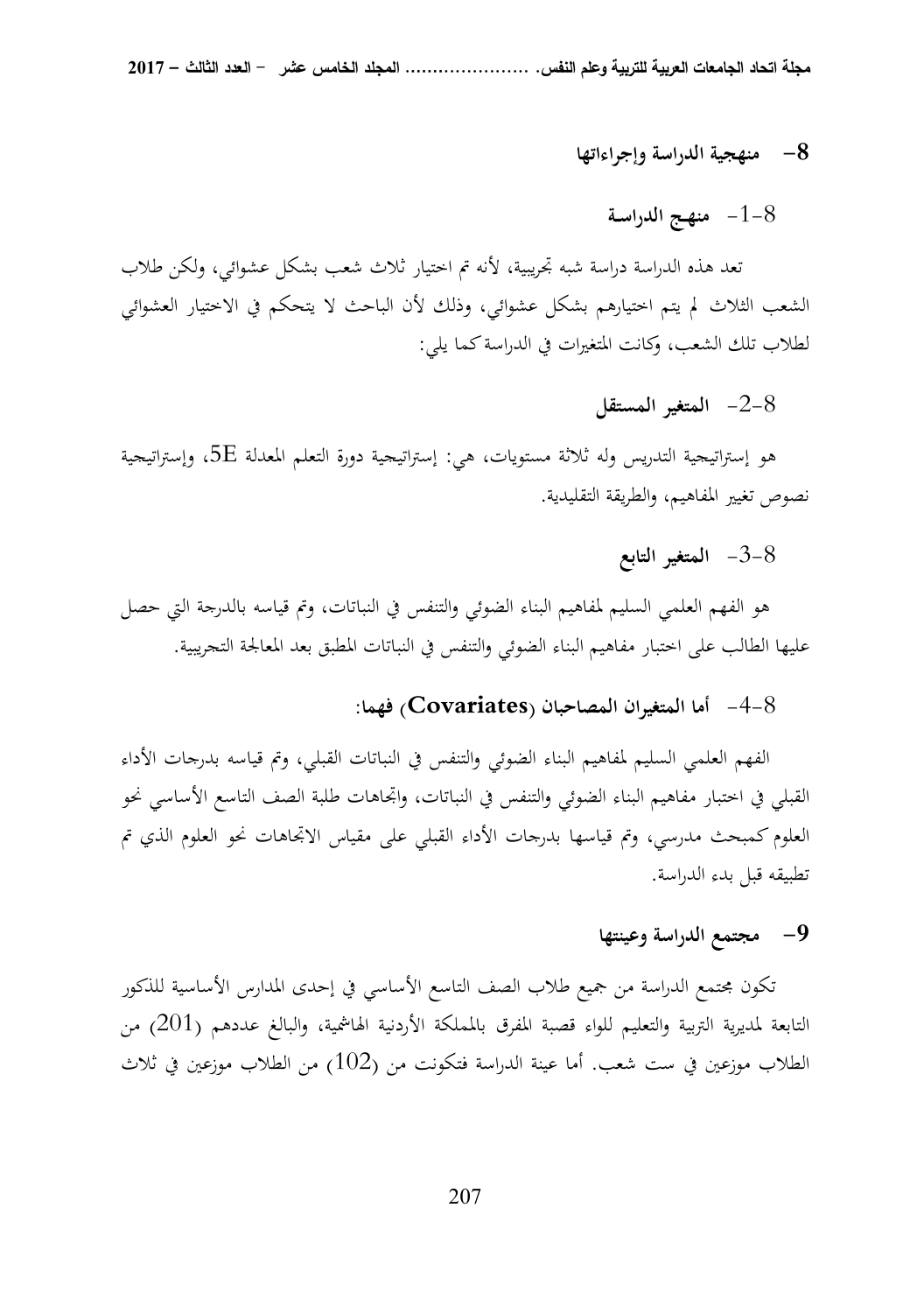$\overline{a}$ شعب من شعب الصف التاسع الأساسي الست في تلك المدرسة، ووزعت هذه الشعب الثلاثة عشوائيا لتشكيل مجموعات التجربة الثلاث: - اموعة التجريبية الأولى (ن=33): تم تدريسها بطريقة دورة التعلم المعدلة. - اموعة التجريبية الثانية (ن=34): تم تدريسها بطريقة نصوص تغيير المفاهيم. – المجموعة الضابطة (ن=35): تم تدريسها بالطريقة الاعتيادية (التقليدية).

**10 - أدوات الدراســة** 

استخدمت الدراسة لتحقيق أهدافها والإجابة عن أسئلتها الأداتين التاليتين:

**10 - -1 اختبار مفاهيم البناء الضوئي و التنفس في النباتات** 

تكون هذا الاختبار في صورته النهائية من (13) فقرة من نوع الاختيار من متعدد ثنائي الأبعاد الملحق (1)، وهو من إعداد الباحث، وتم إعداده وفقا للإطار الذي تم وصفه من قبل حسلم وتريجست (Haslam & Treagust, 1987). حيث يختار الطالب جواباً من ثلاثة أو أربعة بدائل لكل فقرة  $\overline{a}$ من فقرات الاختبار في الطبقة الأولى، تختبر المحتوى المعرفي للبناء الضوئي والتنفس في النباتات ، ويختار سببا  $\overline{a}$ من أربعة بدائل لكل فقرة من فقرات الاختبار في الطبقة الثانية، بحيث يتضمن أحد هذه البدائل سببا مقبولاً علمياً، وتتضمن البدائل الثلاثة الأخرى أسباباً تعكس الفهم الخاطئ الذي تم تحديده من خلال مراجعة الأدب التربوي ذي الصلة، والمقابلات التي أجريت مع ثلاثة من معلمي الأحياء ذوي الخبرة في تدريس الأحياء في المرحلة الأساسية ممن زادت خبراتهم في التدريس عن خمس سنوات.

وصمم هذا الاختبار من أجل قياس الفهم العلمي السليم لمفاهيم البناء الضوئي والتنفس في النباتات، ولكشف أشكال الفهم الخاطئ الشائعة بين طلاب الصف التاسع الأساسي قبل المعالجة التجريبية وبعدها.

وقد تم الخطوات الآتية في إعداد هذا الاختبار:

10-1-1- تم تحليل محتوى موضوع البناء الضوئي والتنفس الخلوي من الفصل الثاني من الوحدة الثانية من كتاب الأحياء للصف التاسع الأساسي، لتحديد مفاهيم البناء الضوئي والتنفس، التي يتناولها هذا الفصل من قبل الباحث ومشرف تربوي وثلاثة معلمين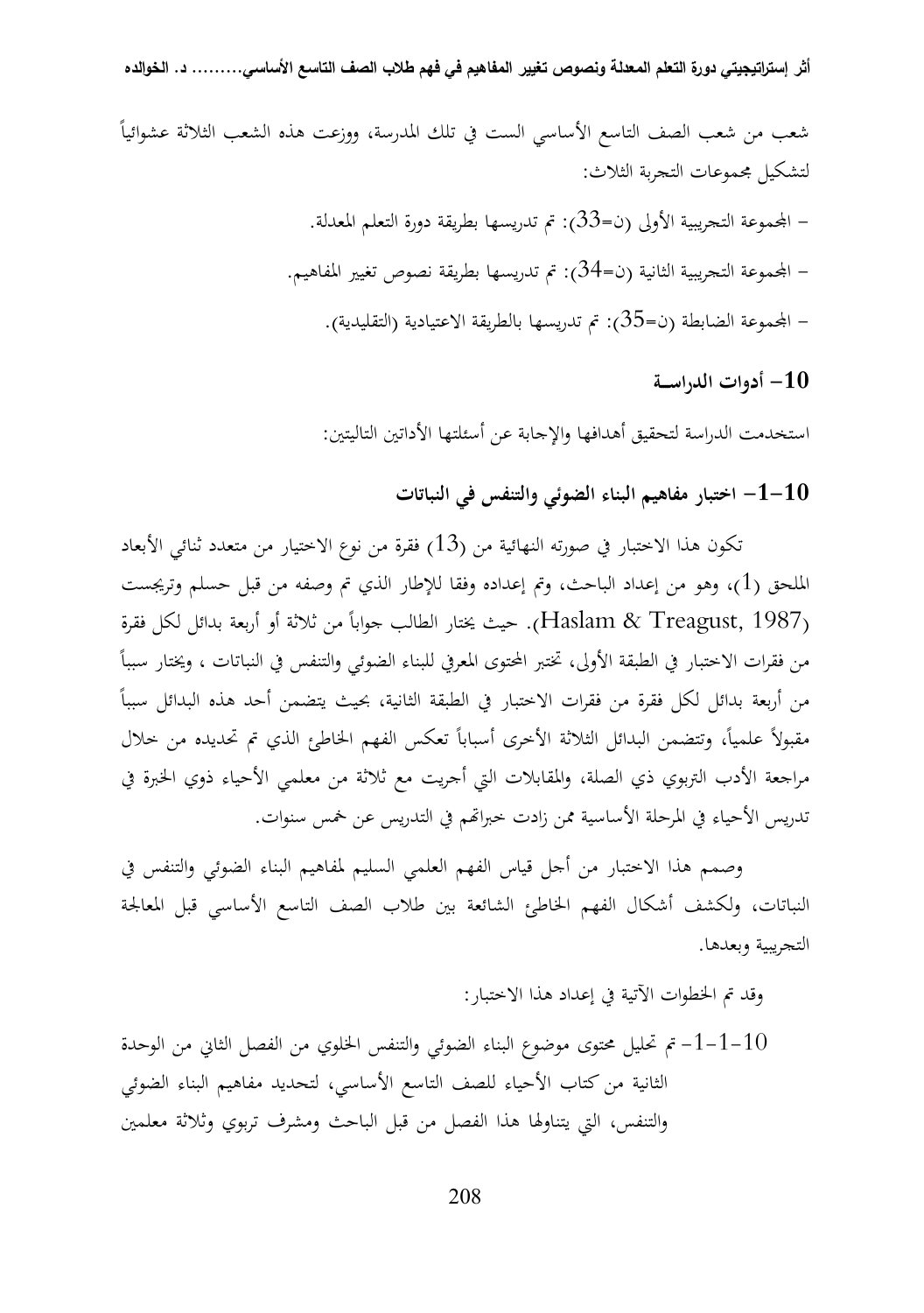للأحياء، يحملون درجة البكالوريوس في الأحياء والماجستير في أساليب تدريس العلوم.

- 10 -1-2- تحديد النتاجات الخاصة بموضوع البناء الضوئي والتنفس والمبنية على المنهاج الحالي (وزارة التربية والتعليم، 2006 ).
- 10-1-3- تمــت مراجعــة أدبيــات البحــث ذات الصــلة وبخاصـــة دراســة أندرســون وزملائــه $-1$ (Balci et al., وزملائـه بالسـي ودراسـة ،) Anerson et al., 1990) ،2006 ودراسـة جريفـرد و وندرسـي 2001 ,Wandersee & Griffard(، ودراسة حسلم وتريجست (1987 ,Treagust& Haslam(، ودراسة ميكـيلا  $(Y$ enilmez  $\&$  (Mikkila, 2001) ، ودراسـة ينلمـز وتيكايـا (V . Tekkaya, 2006)
- 10–1 $-4$  صيغت أسئلة الاختبار التي تكونت من (13) فقرة من نوع الاختيار من متعدد ثنائ<sub>ى</sub> الأبعاد في ضوء النتاجات الخاصة، وأشكال الفهم الخاطئ المتعلقة بموضوع البناء الضوئي، والتنفس في النباتات التي تم تحديدها.
- 10-1-5- تم تحديد صدق الاختبار بدلالـة صدق المحتوى، حيث تم عرضه على مجموعـة مـن $-1\!-\!1$ المتخصصين، وأعيدت صياغة بعض فقراته في ضوء الملاحظات التي أبدوها.
- ،ً 10 -1-6- طبق الاختبار على شعبة محايدة من خارج عينة الدراسة مكونة من (40) طالبا حيث تم إيجاد ثبات الاختبار باستخدام معادلة كودر ريتشاردسون 20 20KR حيث بلغ معامل ثبات الاختبار (0.78)، وقد اعتبر مقبولاً لأغراض الدراسة.

### **10 - -2 مقياس الاتجاهات نحو العلوم**

قام حسن والسعدني (1992) ببناء هذا المقياس وتطويره، وذلك لقياس اتجاهات طلاب المرحلة الإعدادية نحو العلوم المدرج تدريجاً خماسياً من نوع ليكرت Likert (موافق بشدة، أوافق، متردد، غير موافق، غير موافق بشدة). وتكون هذا المقياس من (22) فقرة موزعة على أربعة أبعاد فرعية، وهي: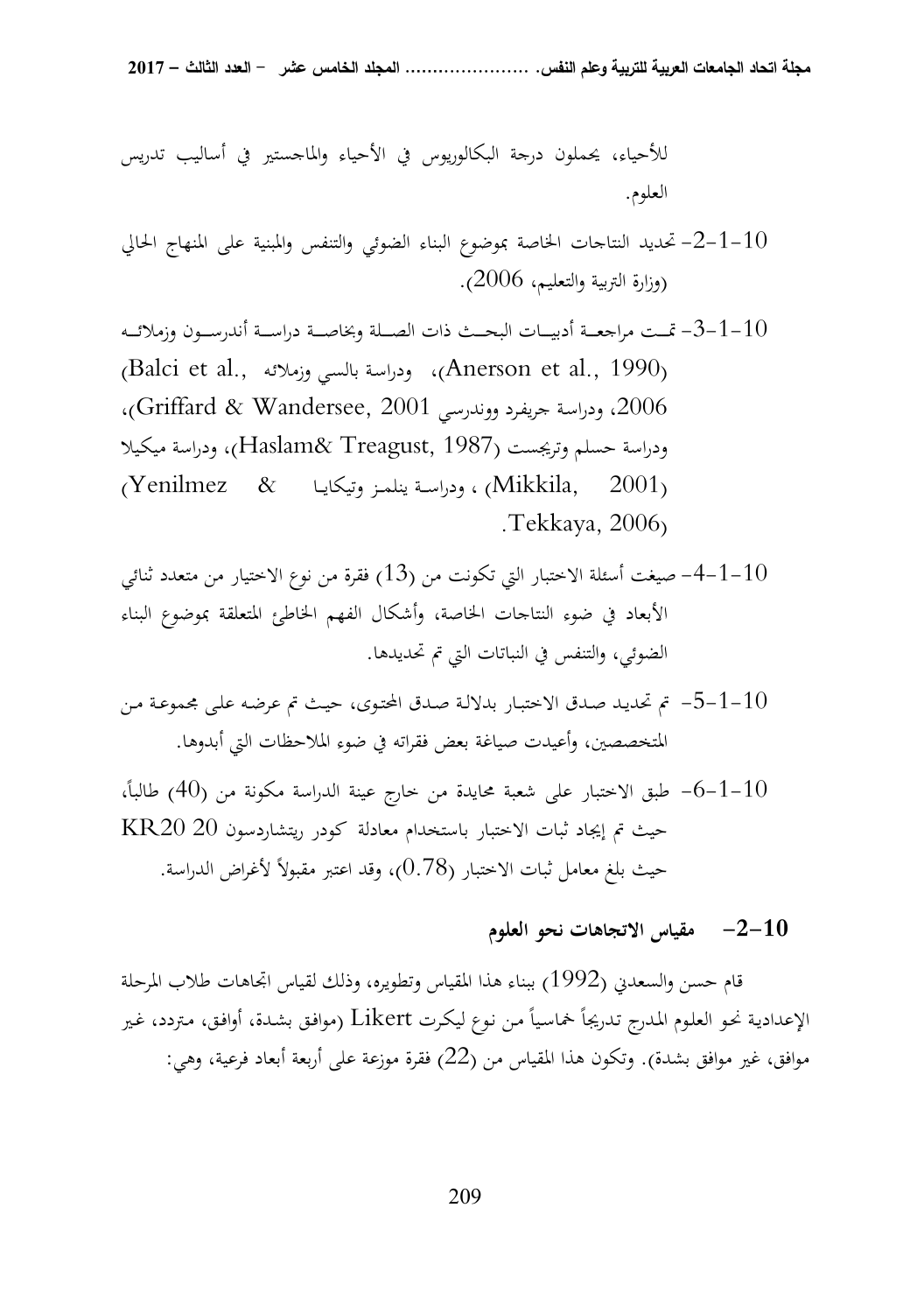10 -2-1- الاستمتاع بدراسة العلو م. 10 -2-2- البحث والاستقصاء في العلوم. $-2$ -2-10 -2-3- استغلال وقت الفراغ. 10 -2–4- اتخاذ العلوم كمهنة في المستقبل. $-4$ وتحســـب الــــدرجات بالترتيـــب (1،2،3،4،5) للعبــــارات (الاتجاهــــات) الموجبـــة والعكـــس (5،4،3،2،1) بالنسبة للعبارات السلبية. وتم التأكد من صدق المقياس في الدراسة التي تم فيها بناؤه لأول مـرة (حسـن والسـعدني، 1992)، وبلــغ معامـل ثبـات الاتســاق الـداخلي للمقيـاس باســتخدام

كرونباخ الفا (0.85). كما تم حساب ثبات هذا المقياس مرة أخرى على عينة الدراسـة الحاليـة، وقـد كانت قيمة هذا العامل (0.89)، وذلك باستخدام معادلة كرونباخ الفا.

- **-11 إجــراءات التنفيذ**
- 11 -1- تحديد عينة الدراسة من مجتمع الدراسة وتحديد اموعتين التجريبيتين واموعة الضابطة.
- $11$  -2 $-$  تم تطبيق اختبار مفاهيم البناء الضوئي والتنفس في النباتات القبلي على مجموعات الدراسة الثلاث قبل البدء بالدراسة لتحديد الفهم القبلي لدى الطلاب بمفاهيم البناء الضوئي والتنفس في النباتات.
- 11 -3- تطبيق مقياس الاتجاهات نحو العلوم على مجموعات الدراسة الثلاث قبل البدء بالدراسة لتحديد اتجاهاتهم القبلية نحو العلوم.
- 11 -4- تدريب معلم التجربة على التدريس بدورة التعلم المعدلة، ونصوص تغيير المفاهيم على ثلاث فترات مدة كل فترة 45 دقيقة قبل البدء بعملية التدريس. وتم عقد عدة لقاءات بين الباحث والمعلم المذكور أثناء عملية التدريس للاطمئنان على أنه يقوم بتطبيق المعالجة للمجموعات التجريبية والضابطة بالشكل المناسب والمطلوب، وتم زيارة كل مجموعة من مجموعات الدراسة ثلاث زيارات أثناء عملية التدريس. كما جرى الاتصال بمعلم التجر بة عدة مرات أسبوعياً طيلة فترة التجربة، وذلك للإجابة عن أي سؤال، أو حل أية مشكلة طارئة، ومراجعة خطوات المعالجة التجريبية.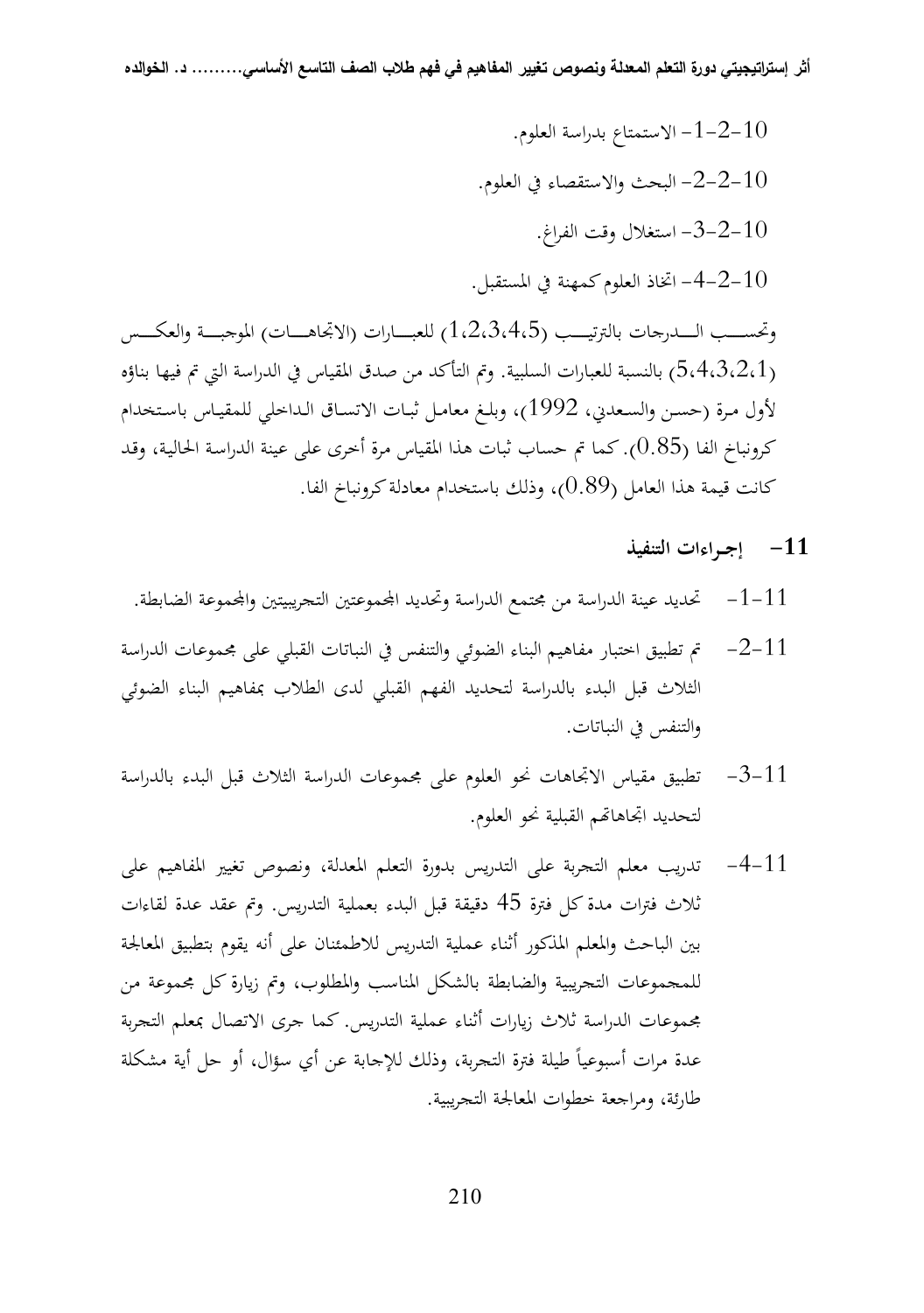11 -5- تنفيذ عملية التدريس وفق الأصول اللازمة لكل من استراتيجيات التدريس المستخدمة:

- ففيما يتعلق باموعة التجريبية الأولى، فقد تم تدريسها باستخدام دورة التعلم المعدلة، حيث تم تصميم درسين وفقاً لهذه الطريقة أحداهما يتعلق بالبناء الضوئي، والآخر يتعلق بالتنفس، وقد جرى خلالهما التأكيد على المفاهيم الخاطئة ونتاجات التعلم في كل منهما.
- ففي مرحلة الانشغال تم تعزيز اهتمامات ودافعية الطلبة من خلال طرح الأسئلة حول البناء الضوئي والتنفس، والتوصل إلى قدراتهم التخيلية.
- أما مرحلة الاستكشاف فقد تم تصميمها لتزويد الطلبة بالخبرات العامة والعملية، مع السماح لهم بالبناء على مفاهيمهم ومهاراتهم الموجودة أصلأ، حيث يقوم الطلبة بجمع المعلومات، واختبار الأفكار، وتسجيل المشاهدات، وإجراء التجارب.
- وفي مرحلة التفسير يتم السماح للطلبة بتجسيد استكشافام، وتشجيعهم على إيجاد الأنظمة، والعلاقات والإجابة على تساؤلام.
- وتعطي مرحلة التوسيع الفرصة للطلبة لتوسيع مفاهيمهم في سياقات جديدة، وتعد هذه المرحلة ضرورية لتطوير وجهات نظر الطلبة حول الظواهر من خلال التعرف على أوجه الشبه والاختلاف في مواقف جديدة.
- يت م في مرحلة التقويم تقييم فهم الطلبة للمفاهيم التي درسوها، ويبين الملحق (2) عينة وأخيرا  $\frac{1}{2}$ لدرس بني على أساس دورة التعلم المعدلة.
- أما اموعة التجريبية الثانية فقد تم تدريسها باستخدام نصوص تغيير المفاهيم، حيث تم إعداد نصوص تغيير المفاهيم من قبل الباحث مجسدةً للشروط التي اقترحها بوسنر وزملائه Posner) (1982 .,al et. وتضمنت هذه النصوص مجموعة من التوجيهات والإرشادات للطلاب لمساعدتهم على اكتساب الفهم العلمي السليم لمفاهيم البناء الضوئي والتنفس في النباتات. ووفرت هذه الإرشادات بيئة تعلم خاصة مثل تحديد الفهم الخاطئ الشائع، وتنشيط هذا الفهم لدى الطلاب عن طريق عرض الأمثلة والأسئلة، وعرض دلائل وصفية في النصوص، تبين عدم صحة الفهم الخاطئ، ومن ثم تقديم التفسيرات العلمية السليمة لذلك. وقد تم إعداد نصوص تغيير مفاهيم للموضوعات التالية: غذاء النبات، ودور التربة والأوراق في البناء الضوئي، والتنفس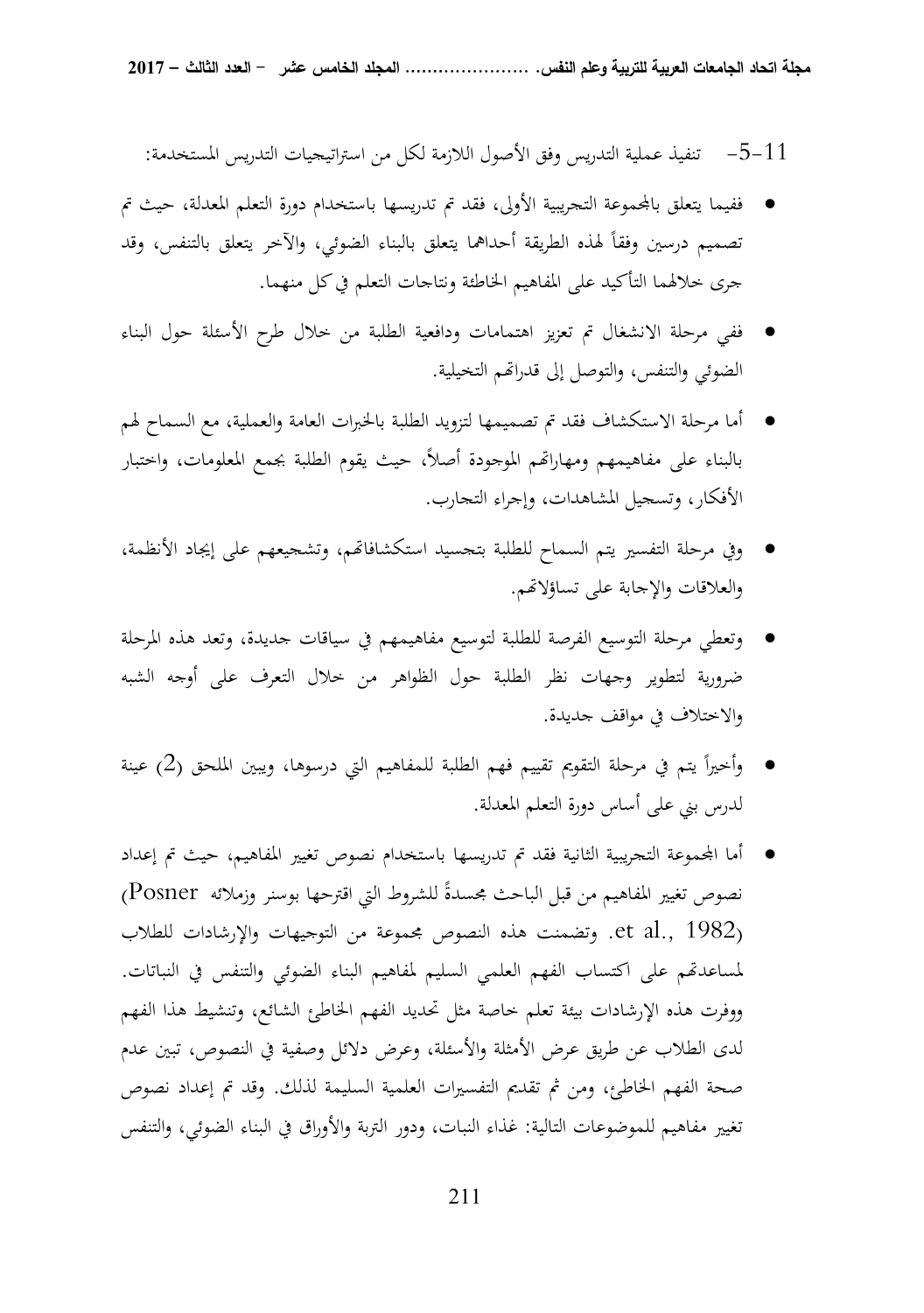في النبات. وقد تضمن كل نص من هذه النصوص أسئلة تمهيدية، والإجابات المحتملة غير المقبولة علمياً؛ وذلك لإحداث حالة من عدم الرضا(Dissatisfaction) لدى الطلبة بفهمهم الحالي، كما تضمن كل نص من هذه النصوص التفسيرات العلمية المقبولة ً (Plausible (والمعقولة (Intelligible (أمثلة وأشكالاً . وتضمنت هذه النصوص أيضا لمساعدة الطلبة على الفهم العلمي السليم وإدراك محدودية أفكارهم، كما تضمنت أسئلة إضافية لمساعدة الطلبة على تطبيق المفاهيم الجديدة في الإجابة عن هذه الأسئلة.

وقد تم توزيع النصوص على الطلبة قبل ثلاثة أو أربعة أيام من موعد الحصة (الدرس) التي تم فيها تغطية موضوع الدرس. وعند بدء الحصة يوجه المعلم الطلبة إلى قراءة النص قراءة صامتة، وبعد قراءة الفقرة التي تتضمن سؤالاً ودلائل على عدم صحة الفهم الخاطئ، وتتضمن أيضاً التفسير العلمي السليم المتعلق بالمفهوم، يتم الطلب من الطلبة التوقف عن القراءة، والسؤال فيما إذا كان هناك شيء غامض أو غريب يتعلق بما تم قراءته للتو، ثم يناقش مع الطلبة نص تغيير المفاهيم. وبالإضافة إلى ذلك يقوم المعلم بالتركيز على المفاهيم الخاطئة التي يحملها الطلبة من خلال طرح الأسئلة، وبيان التفسير العلمي الصحيح لهذه المفاهيم، ويبين الملحق (3) مقتطفات من نص تغيير المفاهيم المتعلق بغذاء النباتات.

- أما بالنسبة للمجموعة الضابطة فقد تم تدريس الطلبة فيها موضوع البناء الضوئي والتنفس في النباتات بالطريقة الاعتيادية (التقليدية)، وذلك عن طريق الشرح والمناقشة والتوضيح باستخدام السبورة والطباشير في غرفة الصف، و عرض مصورات الكتاب على شكل شفافيات، هذا ولم يتم أخذ المفاهيم الحاطئة لدى الطلبة بعين الاعتبار بمذه الطريقة. وتم البدء بتنفيذ عملية التدريس في النصف الثاني من الفصل الدراسي الأول من العام الدراسي ،2009/2008 وتم تدريس المادة التعليمية المتعلقة بالبناء الضوئي والتنفس، في (7) حصص صفية لكل مجموعة من مجموعات الدراسة الثلاث.
- 5 $-6$  تم تطبيق اختبار مفاهيم البناء الضوئي والتنفس البعدي بعد الانتهاء من تطبيق المعالجة  $\sim$ التجريبية لتحديد مدى اكتساب الطلاب للفهم العلمي السليم لمفاهيم البناء الضوئي والتنفس في النباتات نتيجة للمعالجة التجريبية.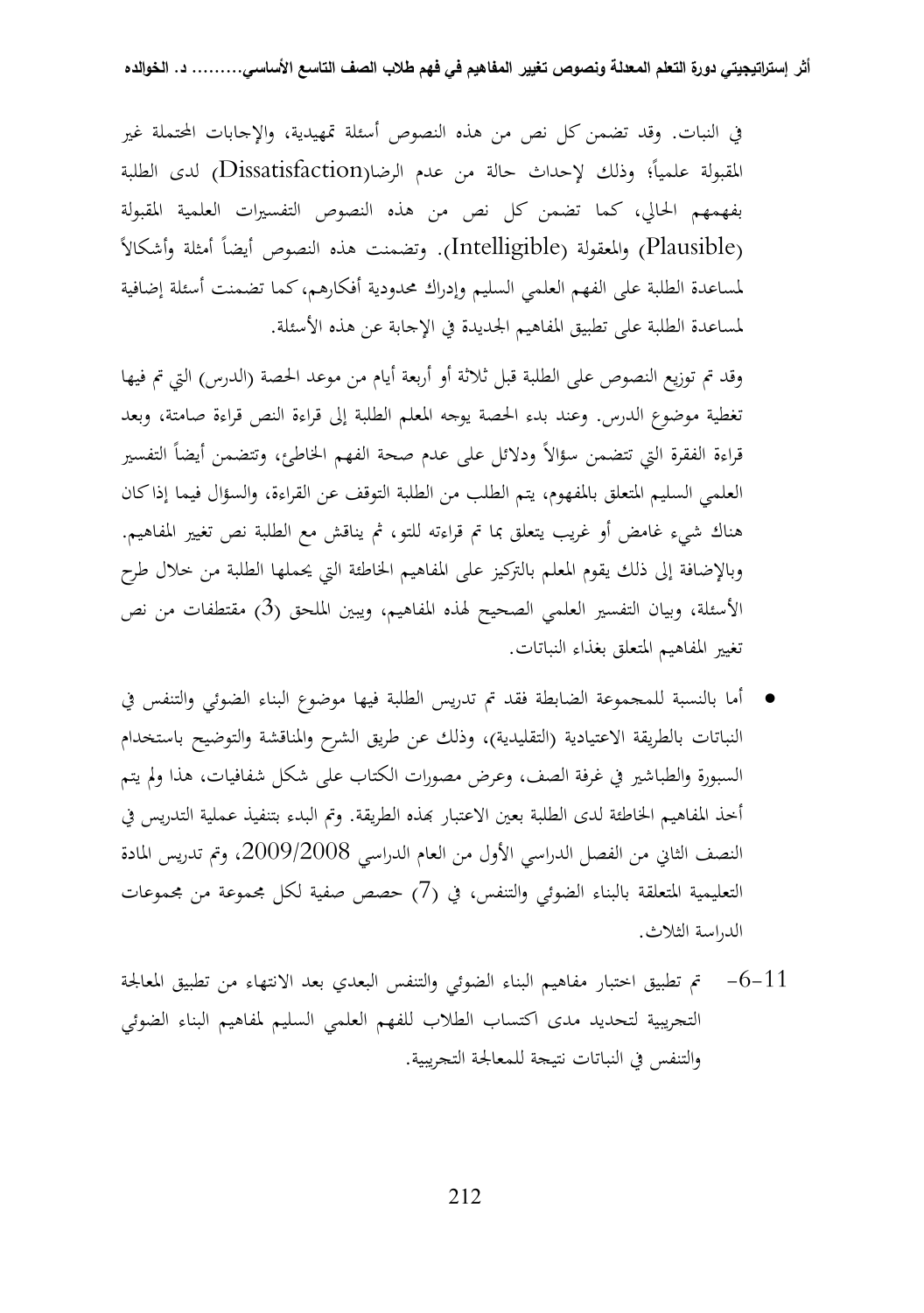11 -7- ترتيب البيانات التي تم جمعها وتبويبها وفق تصميم الدراسة المحدد، وأجريت عليها التحليلات الإحصائية والوصفية والاستدلالية باستخدام نظام SPSS .

### **-12 المعالجة الإحصائية**

اســـتخدم تحليـــل (التغـــاير) التبـــاين المصـــاحب الأحـــادي (ANCOVA (لضـــبط الفـــروق بـــين المتوسـطات الحسـابية للمجموعـات الـثلاث في التطبيـق القبلـي لاختبـار مفـاهيم البنـاء الضـوئي والتـنفس في النباتـات، وللكشف عـن دلالـة الفـروق في متوسـطات درجـات تلاميـذ المجموعـات الـثلاث علـى التطبيـق البعدي للاختبار.

# **-13 نتائــج الدراســة**

### **13 - -1 النتائج المتعلقة بالسؤال الأول**

 تعلـق السـؤال الأول بأشـكال الفهـم الخـاطئ المتعلقـة بالبنـاء الضـوئي والتـنفس في النباتـات لـدى طـلاب الصـف التاسـع الأساسـي. وللإجابـة عـن هـذا السـؤال، وبالتـالي معرفـة مـدى انتشـار الفهـم الخـاطئ لمفـاهيم البنـاء الضـوئي والتـنفس في النباتـات قبـل المعالجـة التجريبيـة وبعـدها لـدى طـلاب مجموعـات الدراسـة الثلاث.

 جـرى تحليـل الإجابـات لكـل فقـرة مـن الفقـرات الـثلاث عشـرة علـى اختبـار مفـاهيم البنـاء الضـوئي والتـنفس في النباتـات المطبـق قبـل المعالجـة التجريبيـة وبعـدها، بمـدف اسـتخراج النسـب المئويـة لأفـراد كـل مجموعـة مـن مجموعـات الدراسـة، الـذين اختـاروا الجـواب الصـحيح والسـبب الصـحيح لكـل فقـرة مـن فقـرات الاختبـار. وقـد بينـت النتـائج ازديـاد نسـبة الطـلاب الـذين يمتلكـون الفهـم العلمـي السـليم مـن 21 % إلى 46.38 % لـدى الطـلاب الـذين تعلمـوا بطريقـة دورة الـتعلم المعدلـة E،5 بنسـبة اكتسـاب ،%25.38 وازدادت نسبة الطلاب الـذين يمتلكـون الفهـم العلمـي السـليم مـن 28.31 إلى 51.38 % لـدى الطـلاب الـذين تعلمـوا باسـتخدام نصـوص تغيـير المفـاهيم بنسـبة اكتسـاب .%23.07 وازدادت نسـبة الطلبـة الـذين يمتلكـــون الفهـــم العلمـــي الســـليم لـــدى الطـــلاب الـــذين تعلمـــوا بالطريقـــة التقليديـــة مـــن 33.15 % إلى بنسبة اكتساب 11%، وهذه النتائج تشير إلى انخفاض مستوى الفهم العلمي السليم لمفاهيم  $44.15\,$ البناء الضوئي والتنفس في النباتات حتى بعد المعالجة التجريبية.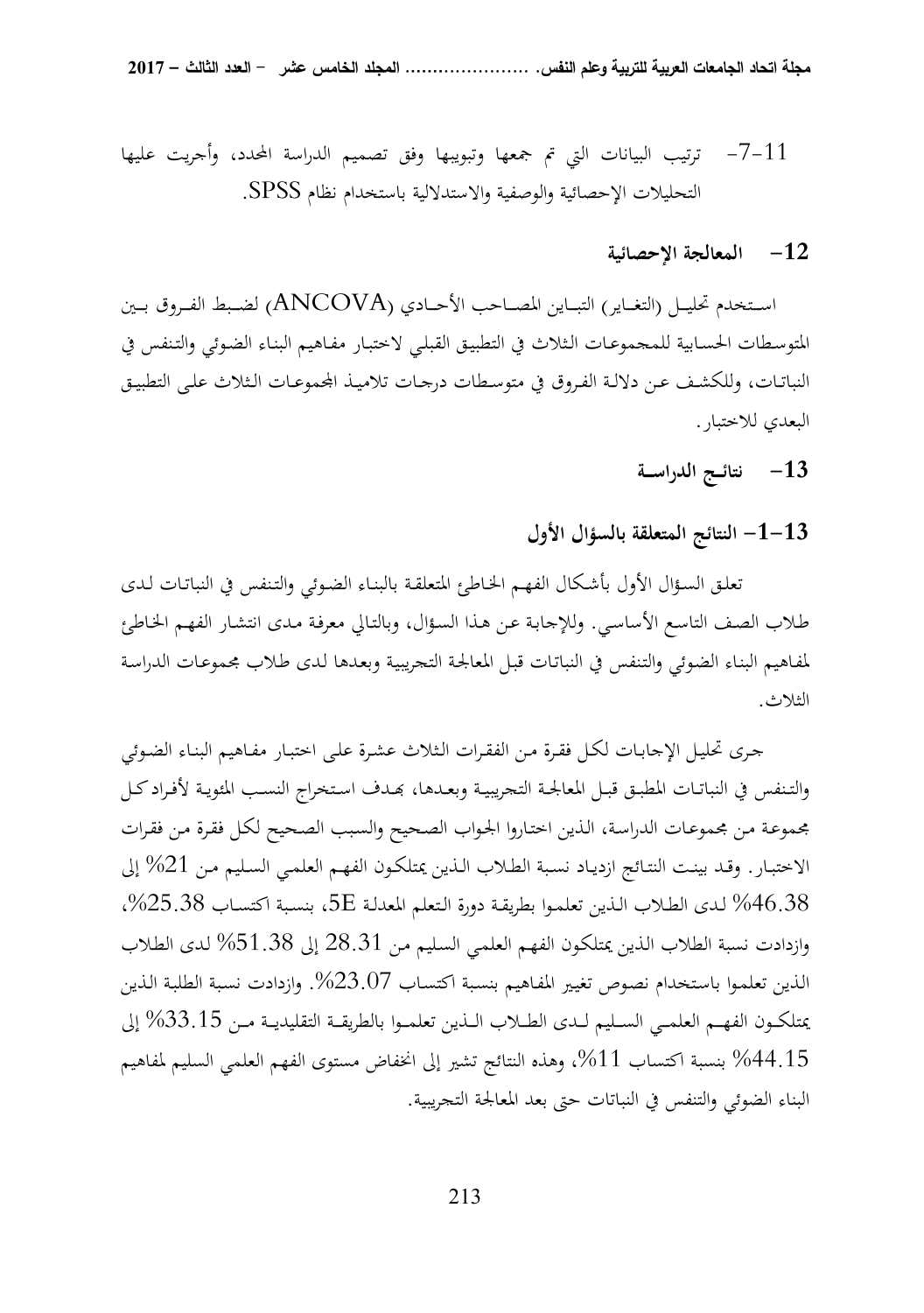ويشـير تحليـل النتـائج إلى أن الطلبـة في امـوعتين التجريبيـة والضـابطة لـديهم العديـد مـن المفـاهيم الخاطئـة المتعلقــة بمفــاهيم البنــاء الضــوئي والتــنفس في النباتـات. ويبــين الجــدول (1) قائمــة بأشــكال الفهــم الخــاطئ الشــائع لــدى الطــلاب الــتي تم تحديــدها باســتخدام اختبــار مفــاهيم البنــاء الضــوئي والتــنفس في النباتات.

**الجدول ( )1**

**أشكال الفهم الخاطئ الشائعة التي تم تحديدها بواسطة اختبار مفاهيم البناء** 

**الضوئي والتنفس في النباتات** 

| أشكال الفهم الخاطئ                                                                                           |           |
|--------------------------------------------------------------------------------------------------------------|-----------|
| 1–1–   تتنفس النباتات الخضراء في النهار فقط، وذلك لأنما لا تتنفس، وإنما تقوم بعملية البناء الضوئي فقط، وتوفر |           |
| عملية البناء الضوئي لها الطاقة.                                                                              |           |
| تأخذ النباتات الخضراء خلال عملية التنفس ثاني أكسيد الكربون والماء بوجود الطاقة الضوئية لتكوين الغلوكوز.      | $-2-13$   |
| يستخدم ثاني أكسيد الكربون والماء من قبل النباتات الخضراء لإنتاج الطاقة، وخلال هذا الوقت يتم إنتاج            | $-3-13$   |
| الغلوكوز والأكسحين.                                                                                          |           |
| تحدث عملية البناء الضوئي في النباتات الخضراء فقط، وتحدث عملية التنفس في الحيوانات فقط، لأن النباتات          | $-4-13$   |
| تقوم بعملية البناء الضوئي ولا تتنفس بتاتاً.                                                                  |           |
| تحدث عملية التنفس في النباتات في خلايا الجذور فقط، لأنها تحتوي على ثقوب صغيرة للتنفس.                        | $-5 - 13$ |
| يستخدم ثاني أكسيد الكربون في عملية البناء الضوئي، التي تحدث في النباتات الخضراء فقط طوال الوقت.              | $-6 - 13$ |
| النباتات الخضراء لا تتنفس بوجود الضوء.                                                                       | $-7 - 13$ |

فعلـى سـبيل المثـال، فـإن معظـم الطلبـة لـديهم فهـم لمفـاهيم البنـاء الضـوئي والتـنفس في النباتـات يختلـف عـن الفهـم العلمـي السـليم، فالعديـد مـن الطـلاب يعتـبرون البنـاء الضـوئي عمليـة تبـادل غـازات يـتم خلالها أخذ ثاني أكسيد الكربون وإطلاق الأكسجين. وتدل الاستجابة التي تشير إلى أن الغرض من البناء الضوئي هو إنتاج الطاقة، أي أن عملية البناء الضوئي تزود النباتات بالطاقة اللازمة لنموها على أن العديد من الطلاب يعتبرون عملية البناء الضوئي آلية لإنتاج الطاقة، أي أنهم يفشلون في إدراك أن النباتات تقوم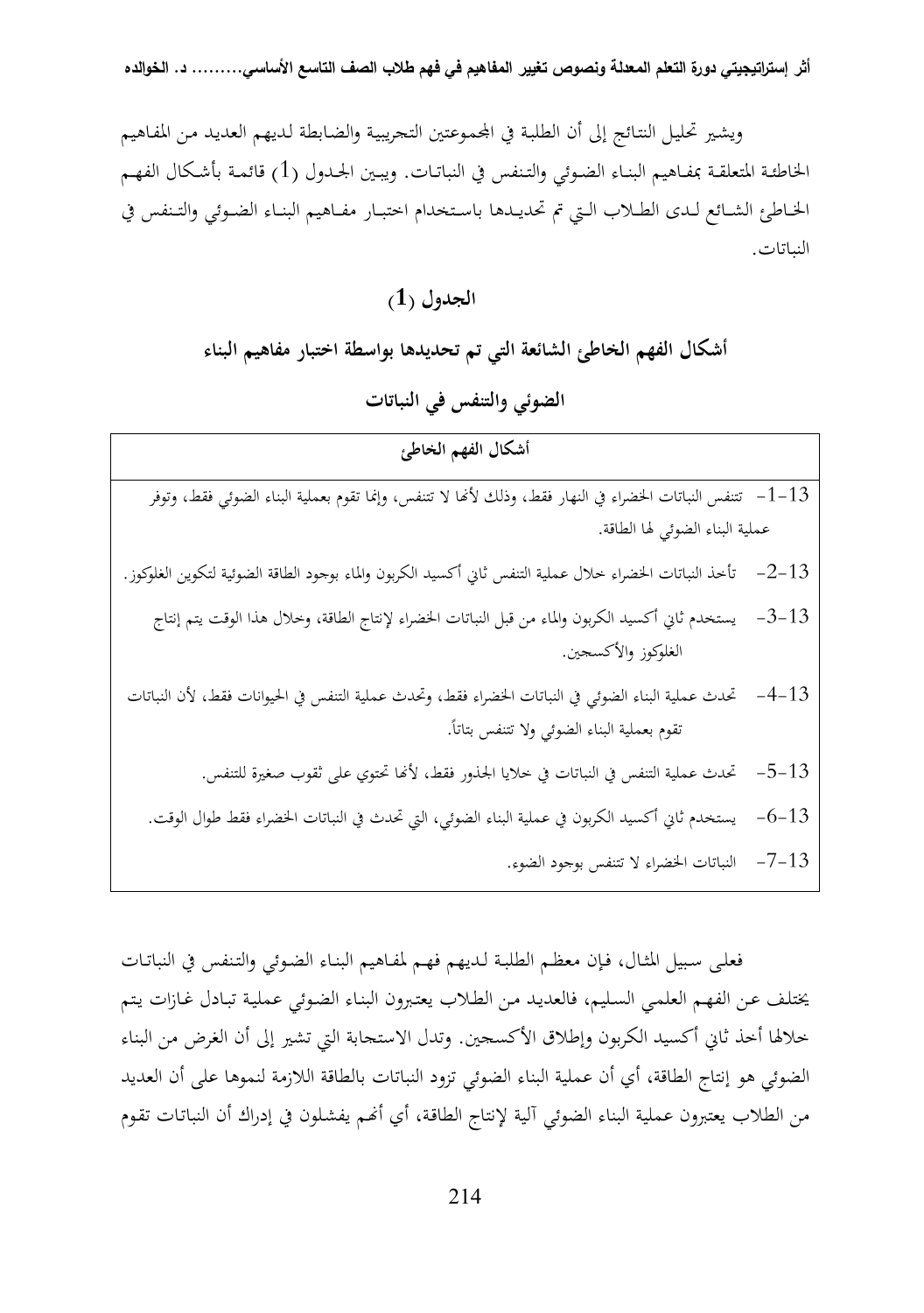بعملية البناء الضوئي لإنتاج غذائها. وقد يكون السبب في اعتبار العديد من الطلاب البناء الضوئي عملية إنتاج طاقة، أن مفهوم الطاقة مفهوم مجرد يصعب فهمة من قبل الطـلاب، ممـا يـؤدي إلى صـعوبات في فهـم رAnderson et al., 1990; Balci et al., والتنفس .,alci et al., فعملية انتقال الطاقة في البناء الضوئي والتنفس . 2006)

وفي سـياق ذلـك، تـذكر الأدبيـات أن المشـكلة الأكثـر صـعوبة الـتي تـؤثر في فهـم الطلبـة هـي دور الطاقة في البناء الضوئي، حيث يتم إدراك الطاقـة مـن قبـل الطـلاب كمـادة تمتصـها النباتـات لبنـاء أجسـامها (1987 .Stavy et al). هـذا ويحمل الطلاب العديد من الأفكـار حول غـذاء النباتات، فالغالبية العظمى من الطلاب يعتقدون أن النباتات الخضراء تصـنع غـذاءها مـن الأكسـجين بوجـود الطاقـة الضـوئية، كمـا يعتقـدون أن النباتـات الخضـراء تصـنع الغـذاء مـن المـاء وثـاني أكسـيد الكربـون بعمليـة التـنفس، كمـا أن كمية الكلوروفيل غير هامة لعملية البناء الضوئي، لأن الفطريات الخالية من صبغة الكلوروفيل يمكنها القيام بعملية البناء الضوئي.

وتعتقــد الغالبيــة العظمــى مــن الطــلاب أن التــنفس عمليـــة تبــادل للغــازات، يــتم خلالهــا أخــذ الأكسجين وإطـلاق ثـاني أكسـيد الكربـون، فهـم يعتقـدون أن النباتـات تتـنفس لـيلا،ً عنـدما لا تكـون هنـاك طاقة ضوئية، لأنها تقوم بعملية البناء الضوئي خلال النهار. وأن عملية التنفس تحدث في خلايـا الحيوانـات فقط ، لأن خلايا الحيوانات تحتاج إلى الطاقة لتعيش، ويعد هذا أكثر أشكال الفهم شيوعاً لدى العديد من الطلاب المشاركين في الدراسة. وكذلك لم يكن الطلاب متأكدين تماماً فيمـا يتعلق بأجزاء النبات التي يحدث فيها التنفس، فقد كان هناك فكرتين فيما يتعلق بالجزء الذي يحدث فيه التنفس في النباتات.

- أولها: أن التنفس يتم في أوراق النباتات فقط ، لأا تحتوي على ثقوب صغيرة لتبادل الغازات.
	- وثانيها: أن التنفس يتم في خلايا الجذور فقط ، لأا تحتاج إلى الطاقة لامتصاص الماء.

وبالإضافة إلى ما سبق، فإنهم يعتقدون أن النباتات الخضراء تأخذ ثـاني أكسـيد الكربون، وتطلق الأكسـجين عنـدما تتـنفس. وقـد أشـار بعـض الطلبـة إلى أن النباتـات تتـنفس، عنـدما لا تحصـل علـى مقـدار كافٍ من الطاقة في عملية البناء الضوئي. أضف إلى ذلك مجادلة بعض المشاركين في الدراسة بأن النباتات لا تتنفس بتاتاً، وأن التنفس تقوم به الحيوانات فقط ، لأنها لا تستطيع القيـام بعمليـة البنـاء الضـوئـي لإنتـاج الطاقة. وبدرجة أقل كان إدراك عدد من المشاركين في الدراسة لعملية البناء الضوئي كعملية تزويـد بالطاقـة،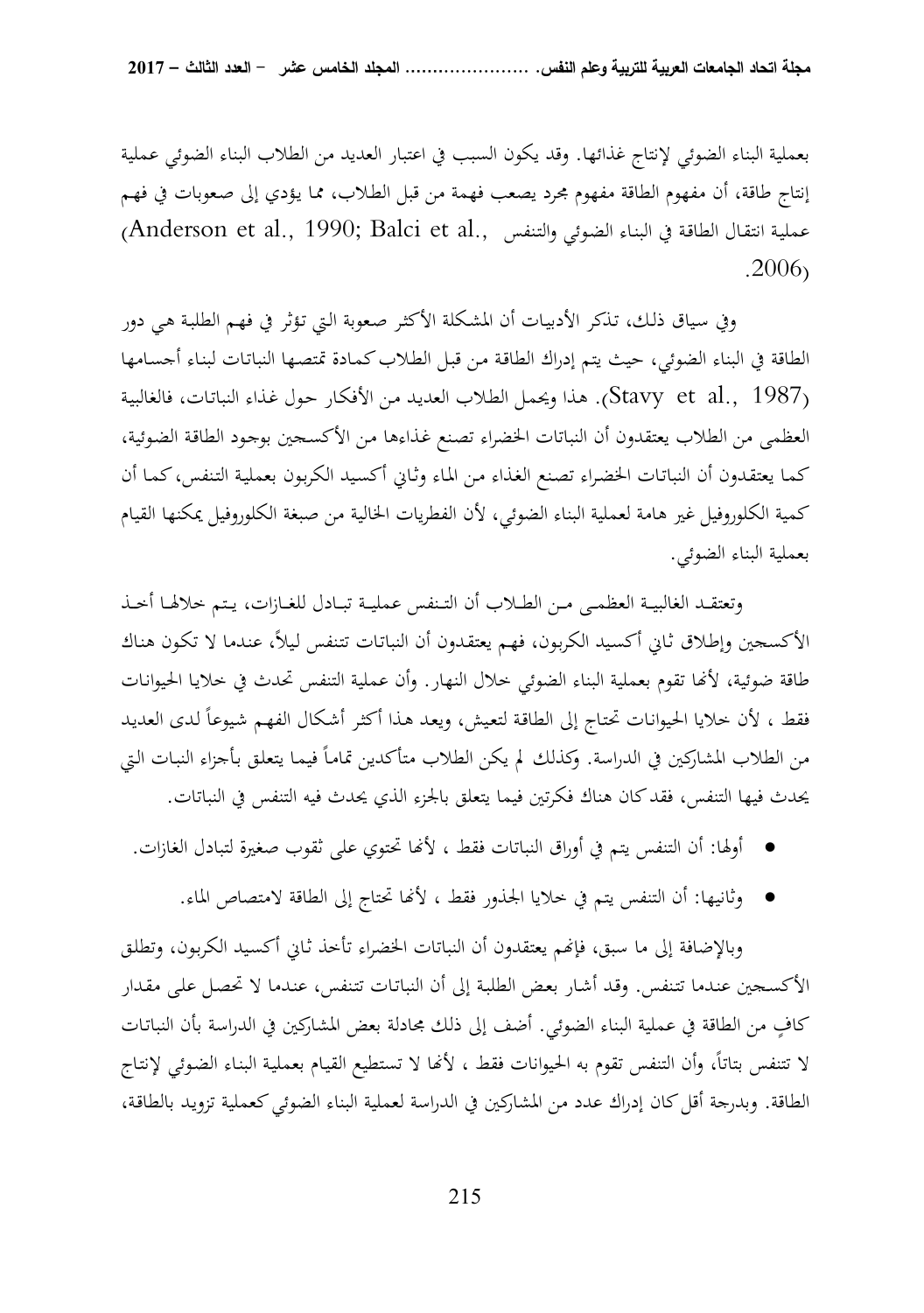حيـث لم يسـتوعبوا طبيعـة ووظيفـة التـنفس والبنـاء الضـوئي، ولم يلاحظـوا أن التـنفس عمليـة تحويـل للطاقـة وعملية إنتاج لها، واعتبارهم التنفس مرادفا للحركات التنفسية.

**13 - -2 النتائج المتعلقة بالسؤال الثاني** 

 تعلــق الســؤال الثــاني بــاختلاف فهــم طــلاب الصــف التاســع الأساســي لمفــاهيم البنــاء الضــوئي والتـنفس في النباتـات بـاختلاف إسـتراتيجية التـدريس (دورة الـتعلم المعدلـة، ونصـوص تغيـير المفـاهيم، والطريقـة التقليديـة). واشـتق منـه فرضـية الدراسـة الصـفرية الـتي نصـت علـى أنـه " لا توجـد فـروق ذات دلالـة إحصـائية عنـد مستوى دلالـة (a = 0.05) بـين متوسـطات درجـات طـلاب الصـف التاسـع الأساسي في فهم مفاهيم البناء الضوئي والتنفس في النباتات تعزى لإستراتيجية التدريس (دورة الـتعلم المعدلـة E،5 ونصـوص تغيـير المفـاهيم، والطريقـة التقليديـة). ولاختبـار هـذه الفرضـية، تم جمـع البيانـات اللازمـة مـن خــلال تطبيـق اختبـار مفـاهيم البنـاء الضـوئي القبلـي والبعـدي، ومقيـاس الاتجاهـات نحـو الإحيــاء القبلــي، ومــن ثم اســتخرجت المتوســطات الحســابية والانحرافــات المعياريــة لكــل مــن درجــات مجموعات الدراسة، ويبين الجدول (2) ملخص هذه الإحصائيات لمتغيرات الدراسة.

**الجدول ( )2**

**المتوسطات الحسابية والانحرافات المعيارية لكل من درجات المجموعتين التجريبيتين والمجموعة الضابطة على اختبار مفاهيم البناء الضوئي والتنفس في النباتات ومقياس الاتجاهات نحو العلوم** 

| الاتجاهات نحو | الاختبار البعدي | الاختبار القبلي | البيانات الإحصائية | الطريقة             |
|---------------|-----------------|-----------------|--------------------|---------------------|
| العلوم        |                 |                 |                    |                     |
| 78.06         | 6.03            | 2.73            | المتوسط الحسابي    |                     |
| 11.15         | 2.36            | 1.26            | الانحراف المعياري  | دورة التعلم المعدلة |
| 33            | 33              | 33              | العدد              |                     |
| 78.09         | 6.68            | 3.38            | المتوسط الحسابي    | نصوص تغيير المفاهيم |
| 13.51         | 2.59            | 2.18            | الانحراف المعياري  |                     |
| 34            | 34              | 34              | العدد              |                     |
| 77.37         | 5.74            | 4.31            | المتوسط الحسابي    | التقليدية           |
| 11.85         | 1.42            | 1.49            | الانحراف المعياري  |                     |
| 35            | 35              | 35              | العدد              |                     |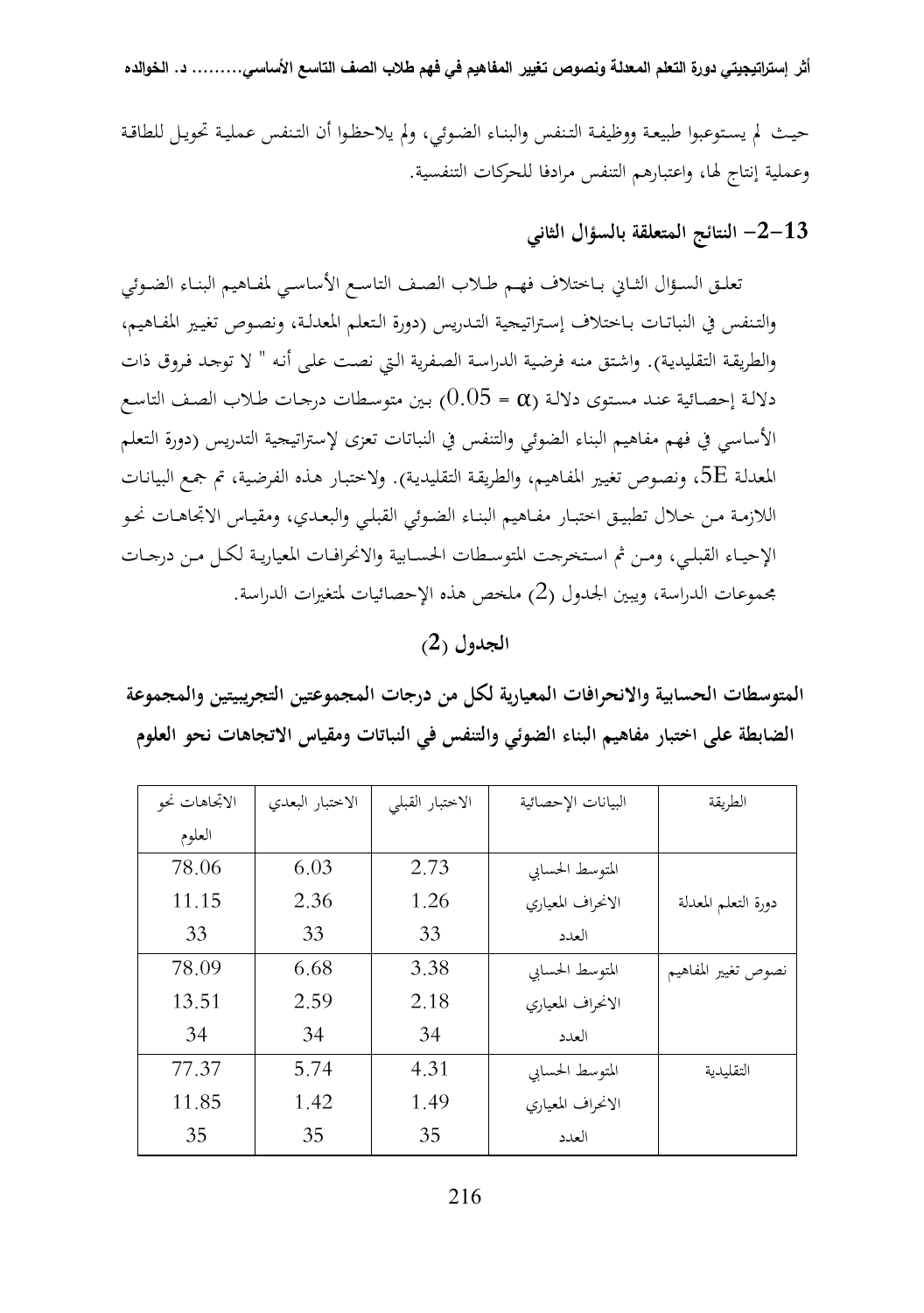| 77.83 | 6.15 | 3.59 | المتوسط الحسابي   | المحموع |
|-------|------|------|-------------------|---------|
| 12.10 | 2.19 |      | الانحراف المعياري |         |
| 102   | 102  | 102  | العدد             |         |

العلامة القصوى على اختبار مفاهيم البناء الضوئي والتنفس قي النباتات= 13

يلاحـظ مـن الجـدول (2) أن مسـتوى متوسـطات درجـات مجموعـات طـلاب عينـة الدراسـة علـى مقياس الاتجاهات نحو العلوم مرتفع نسبياً، وأن مستوى متوسطات درجات مجموعات طلاب عينة الدراسة على اختبار مفاهيم البناء الضوئي والتنفس في النباتات القبلي منخفض إلى حد ما، أي أن لديهم مستوى غير ملائم من المعرفة القبلية الضرورية لفهم مفاهيم البناء الضوئي والتنفس في النباتات.

ولاختبــار فيمــا إذاكــان هنــاك فـروق دالـة إحصــائياً (a = 0.05) بــين متوسـطات درجــات مجموعـات طـلاب عينـة الدراسـة علـى اختبـار مفـاهيم البنـاء الضـوئي والتـنفس في النباتـات البعـدي، أجـري تحليل (التغاير) التباين المصاحب (ANCOVA)، باعتبار درجات الطلبة القبلية واتجاهاتمم نحو العلوم متغـيرين مصـاحبين (Covariates(، لتقليـل خطـأ التبـاين الـذي قـد يعـزى للمتغـيرين المصـاحبين، و يبـين الجدول (3) نتائج تحليل التباين المصاحب لدرجات طلبة عينة الدراسة على الاختبار البعدي.

### **الجدول ( )3**

**نتائج تحليل التباين المصاحب لدرجات طلبة عينة الدراسة في اختبار مفاهيم البناء الضوئي والتنفس في النباتات البعدي** 

| مستوى الدلالة | قيمة الإحصائي | التباين | درجات                       | مجموع المربعات | مصدر التباين       |
|---------------|---------------|---------|-----------------------------|----------------|--------------------|
|               | (ف)           |         | الحرية                      |                |                    |
| 0.000         | $*85.541$     | 142.831 |                             | 142.831        | الاختبار القبلي    |
| 0.091         | 2.909         | 4.858   |                             | 4.858          | الاتحاهات القبلية  |
| 0.000         | $*15.470$     | 25.832  | $\mathcal{D}_{\mathcal{L}}$ | 51.664         | استراتيجية التدريس |
|               |               | 1.670   | 97                          | 161.965        | الخطأ              |
|               |               |         | 101                         | 483.465        | الكلي              |

يلاحظ من نتائج تحليـل التبـاين المصـاحب (الجـدول 3) وجـود دلالـة إحصـائية (ح = 0.000) لقيمـة "ف" (85.541) المتعلقـة بالمعرفـة القبليـة بالبنـاء الضـوئي والتـنفس في النباتـات (متغـير مصـاحب) وعــدم وجــود دلالــة إحصــائية (ح = 0.091) لقيمــة "ف" (2.909) المتعلقــة بالاتجاهــات القبليــة نحــو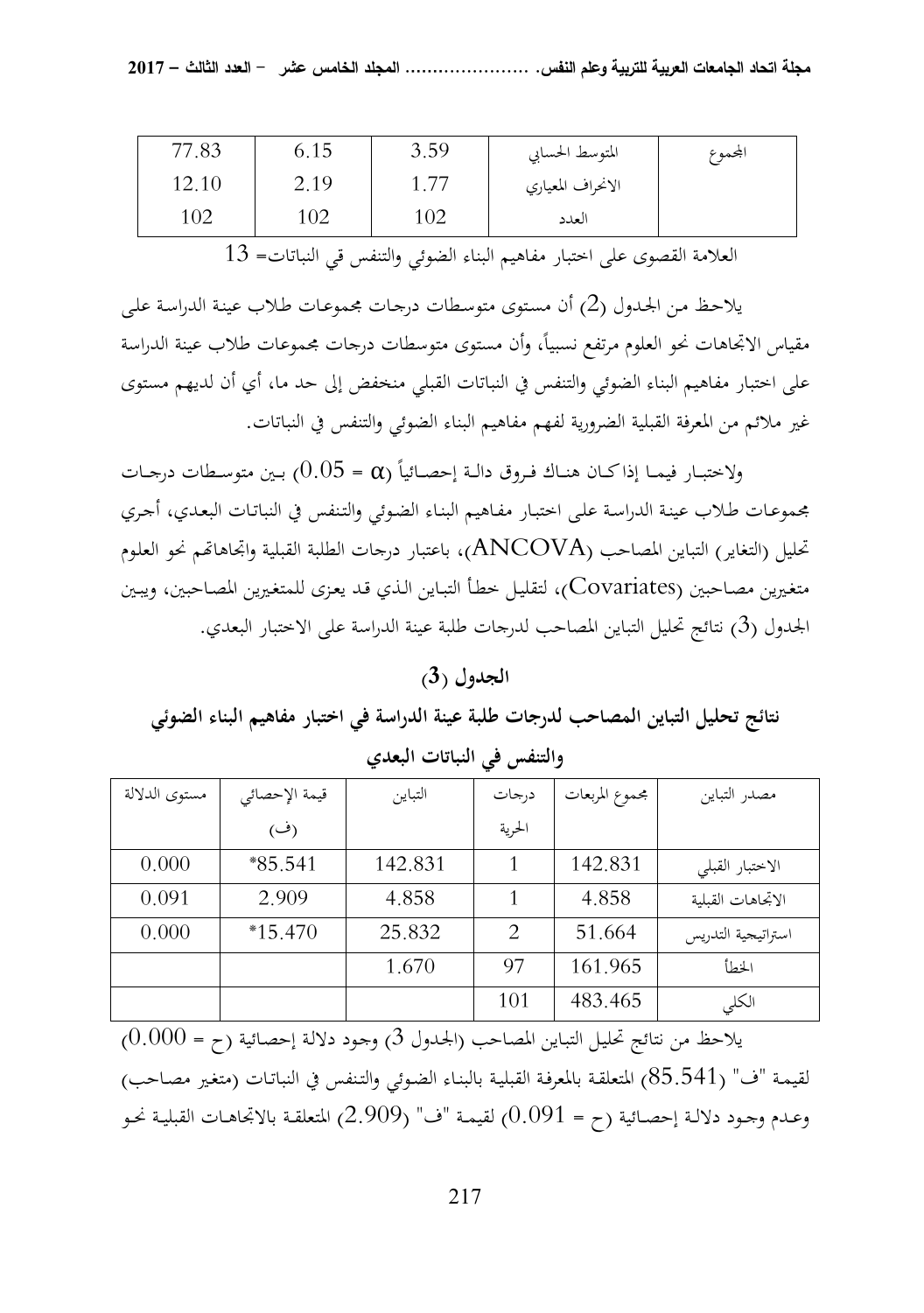العلوم (متغير مصـاحب). كمـا يلاحـظ وجـود دلالـة إحصـائية (ح = 0.000) لقيمـة "ف" (15.470) المتعلقة بطريقة التدريس. وهذه النتيجة تعني وجود فروق ذات دلالة إحصائية في فهم مفاهيم البناء الضوئي والتـنفس في النباتـات لـدى طـلاب الصـف التاسـع الأساسـي تعـزى لطريقـة التـدريس (دورة الـتعلم المعدلـة، ونصــوص تغيــير المفــاهيم، والطريقــة التقليديــة)؛ أي أن مســتوى فهــم مفــاهيم البنــاء الضــوئي والتــنفس في النباتات يختلف لدى الطلاب باختلاف الطريقة التي يتعلمون بما.

ولمعرفة الطريقة ذات الأثر الأكبر في فهم مفاهيم البناء الضوئي والتنفس في النباتات لدى طلاب عينة الدراسة. فقد أجريت المقارنات البعدية الثنائية بين المتوسطات المعدلة لدرجات طلاب الطرق الـثلاث (دورة الـتعلم المعدلــة، ونصــوص تغيــير المفــاهيم، والطريقــة التقليديــة)، باسـتخدام طريقــة بــونفيروني ،(Benferroni (ويتضمن الجدول (4) نتائج المقارنات الثنائية المذكورة.

نتائج المقارنات البعدية بين المتوسطات المعدلة لكل من درجات طلاب إستراتيجيات التدريس **الثلاث في اختبار مفاهيم البناء الضوئي والتنفس في النباتات البعدي** 

| التقليدية | نصوص تغيير المفاهيم | دورة التعلم المعدلة | الطريقة |                     |
|-----------|---------------------|---------------------|---------|---------------------|
| 5.07      | 6.59                | 6.83                | المتوسط |                     |
|           |                     |                     | المعدل  | الطريقة             |
| $*1.76$   | 0.24                |                     | 6.83    | دورة التعلم المعدلة |
| $*1.52$   |                     |                     | 6.59    | نصوص تغيير المفاهيم |
|           |                     |                     |         | التقليدية           |
|           |                     |                     | 5.07    |                     |
|           |                     |                     |         |                     |

 $(0.05 = \alpha)$  ذات دلالة إحصائية عند مستوى الدلالة  $^*$ 

تشـير نتــائج مقارنــة متوســطات درجــات طــلاب طرائــق التــدريس الــثلاث بطريقــة بــونفيروني (الجدول 4)، إلى وجود فرق ذي دلالة إحصائية بين متوسط درجات طلاب دور ة التعلم المعدلة (6.83) ومتوسط درجات طلاب الطريقة التقليدية (5.07). وهذه النتيجـة تعـني أن التفـوق في فهـم مفـاهيم البنـاء الضـوئي والتـنفس في النباتـات، يكـون لصـالح الطـلاب الـذين يتعلمـون بـدورة الـتعلم المعدلـة مقارنـة بالطريقـة

**الجدول ( )4**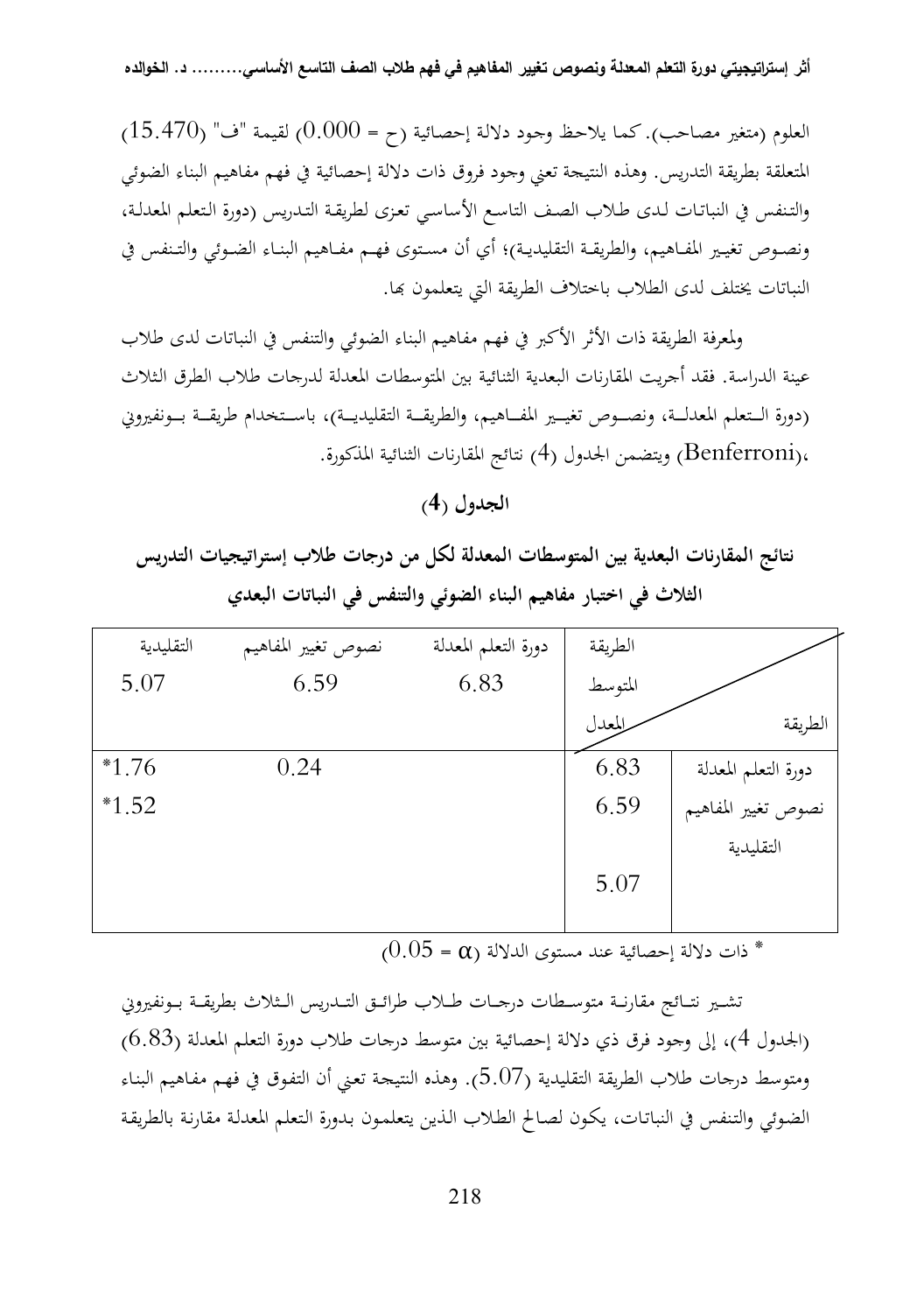التقليديـة. وتشـير نتـائج المقارنـة أيضـاً (الجــدول 4) إلى وجــود فـرق ذي دلالــة إحصــائية بـين متوسـطات درجات طلاب نصوص تغيير المفاهيم (6.59) ومتوسط درجات طلاب الطريقة التقليدية (5.07).

 وهـذه النتيجـة تعـني أن التفـوق في فهـم مفـاهيم البنـاء الضـوئي والتـنفس في النباتـات، يكـون لصـالح الطـلاب الـذين يتعلمـون بنصـوص تغيـير المفـاهيم مقارنـة بالطريقـة التقليديـة. مـن جهـة أخـرى تشـير نتـائج المقارنـة (الجـدول 4) إلى عـدم وجـود فـرق ذي دلالـة إحصـائية بـين متوسـطي درجـات طـلاب دورة الـتعلم المعدلـة (6.83)، وطـلاب اسـتراتيجية نصـوص تغيـير المفـاهيم (6.59). وهـذا يعـني تكـافؤ أثـر كـل مـن طريقتي دورة التعلم المعدلة ونصوص تغيير المفاهيم في فهم مفاهيم البناء الضوئي والتنفس في النباتات لدى طلاب الصف التاسع الأساسي.

## **-14 مناقشــة النتائـج**

 هــدفت هــذه الدراســة إلى استقصــاء أثــر اسـتراتيجيتين تدريســيتين همــا: دورة الــتعلم المعدلــةE،5 ونصـوص التغيـير المفـاهيمي في اكتسـاب طـلاب الصـف الأول العلمـي للفهـم العلمـي السـليم لمفـاهيم البنـاء الضوئي والتنفس في النباتات مقارنة بالطريقة التقليدية.

وقد أشارت نتائج الدراسة إلى وجود فروق دالة إحصائياً في فهم مفاهيم البناء الضوئي والتنفس في النباتــات لــدى طــلاب الصــف التاســع الأساســي، تعــزى لإســتراتيجية التــدريس( دورة الــتعلم المعدلــة، ونصـوص التغيـير المفـاهيمي، والطريقـة التقليديـة)؛ وقـد كـان التفـوق في فهـم مفـاهيم البنـاء الضـوئي والتـنفس في النباتــات لصــالح طــلاب الصــف التاســع الأساســي، الــذين تعلمــوا بإســتراتيجيتي دورة الــتعلم المعدلــة، ونصـوص التغيـير المفـاهيمي مقارنـة بنظـرائهم الطـلاب الـذين تعلمـوا بالطريقـة التقليديـة؛ إلا أن الفـرق بـين إســتراتيجيتي دورة الــتعلم المعدلــة، ونصــوص التغيــير المفــاهيمي في فهــم مفــاهيم البنــاء الضــوئي والتــنفس في النباتات لم يكن ذو دلالة إحصائية.

وقـد يكـون مـن أسـباب النجـاح الـذي أحـرزه طـلاب الجموعـة التجريبيـة الأولى (مجموعـة دورة التعلم المعدلة)، القيمة المتعلقة باستخدام الطرائق البديلـة في اكتسـاب المعرفـة العلميـة، وبخاصـة الاستقصـاء، وأنشـطة تشـغيل اليـدين on-Hands ، فخـلال دورة الـتعلم يـتعلم الطلبـة مـن خـلال أنشـطتهم الذاتيـة وتفاعلهم مع أنشطة تشـغيل اليـدين، فيستكشـفون المـواد والظـواهر الجديـدة الـتي ربمـا تثـير تسـاؤلات لـديهم،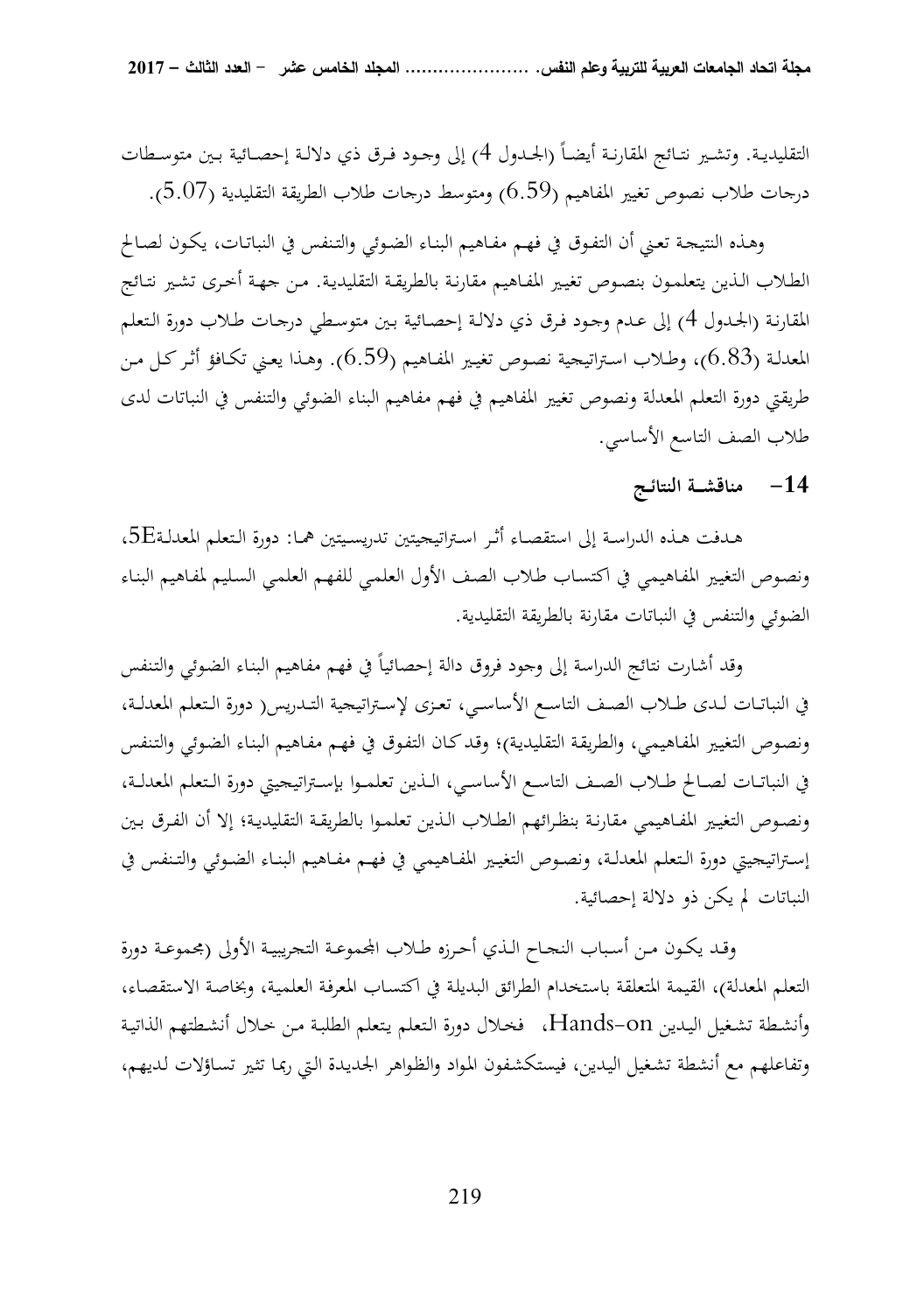وتشجعهم على البحث عن إجابات لتسـاؤلام، حيـث يقـوم الطلبـة خـلال عمليـات الاستكشـاف بجمـع المعلومات وتحليلها، الأمر الذي يساعدهم على اختبار فرضياتهم البديلة.

 ويــنغمس الطلبــة في مجموعــة دورة الــتعلم المعدلــة بأنشــطة تشــغيل اليــدين، الــتي تســاعدهم علــى اختبـار مـدى ملائمـة فهمهـم القبلـي، وبالتـالي إجبـارهم علـى مناقشـة واختبـار هـذا الفهـم، ممـا يـؤدي إلى فقـدان اتـزانم المعرفي Disequilibrium ، وذلـك عنـدما تتعـارض تنبـؤاتمم القائمـة علـى اعتقـاداتمم القبلية مع واقع نتائج النشاطات والتجارب، مما يوفر لديهم الفرصة لبناء المفاهيم المناسـبة. ويتطلـب منحـى دورة التعلم إسـتراتيجية تعليم يجد فيهـا الطلبـة الوقت الكـافي لإظهـار مفـاهيمهم القبليـة واختبـار فائدتّا، وتطبيق هذه المفاهيم والأفكار الجديدة في مواقف جديدة مألوفة لديهم.

وتتفـق هـذه النتيجـة المتعلقـة بتحسـن أداء طـلاب مجموعـة دورة الـتعلم المعدلـة مـع وجهـات النظـر القائلة بأن الاستخدام السليم لدورة التعلم يحقق التعلم النشط للمفاهيم العلمية، وتطوير المهارات في أنماط الاستدلال المستخدمة في بناء المفاهيم ,Ates, 2005; Balci et al., 2006; Lawson) .2001)

ويمكن تفسير النجاح الذي أحرزه الطلاب في المجموعة التجريبية الثانية (مجموعة نصوص التغيير المفاهيمي) على النحو التالي:

تضمنت نصوص التغيير المفاهيمي في المحموعة التجريبية الثانية التي تم تدريسها باستخدام هذه النصــوص مجموعــة مــن التوجيهــات والإرشــادات، وفــرت بيئــة تعلــم خاصــة في التعــرف علــى الفهــم الخطــأ وتنشـيطه لـدى الطلبـة مـن خـلال عـرض الأمثلـة البسـيطة والـدلائل الوصـفية علـى عـدم صـحة هـذا الفهـم، وأعطت الطلبة فرصة لتطبيق الفهم العلمي السليم من خلال الإجابة على التساؤلات. ولربما ساعدت هذه الخصـائص لمنحى التغيير المفـاهيمي علـى إكسـاب الطلبـة فهمـاً أفضـل لمفـاهيم البنـاء الضـوئي والتـنفس الخلوي.

وساعدت الأنشطة التي مارسها طلاب هذه المحموعة التحريبية على مراجعتهم لمعرفتهم السابقة والوقوف على ما لديهم من فهـم خطـأ والتعامـل معـه. فعلـى سـبيل المثـال تم التركيـز في هـذه النصـوص علـى الفهم الخطأ لدى الطلبة والتعامل معه، الأمر الذي أدى إلى إحداث عدم قناعة بما لديهم مـن فهـم، الأمـر الذي سهل عليهم تقبل التفسيرات العلمية الصحيحة للمشكلات المطروحة، وأفسح لهم المحال للتفكير في معــرفتهم القبليــة والتفاعــل معهــا. وتتفــق هــذه النتيجــة مــع نتــائج كثــير مــن الدراســات الخوالــده، 2008؛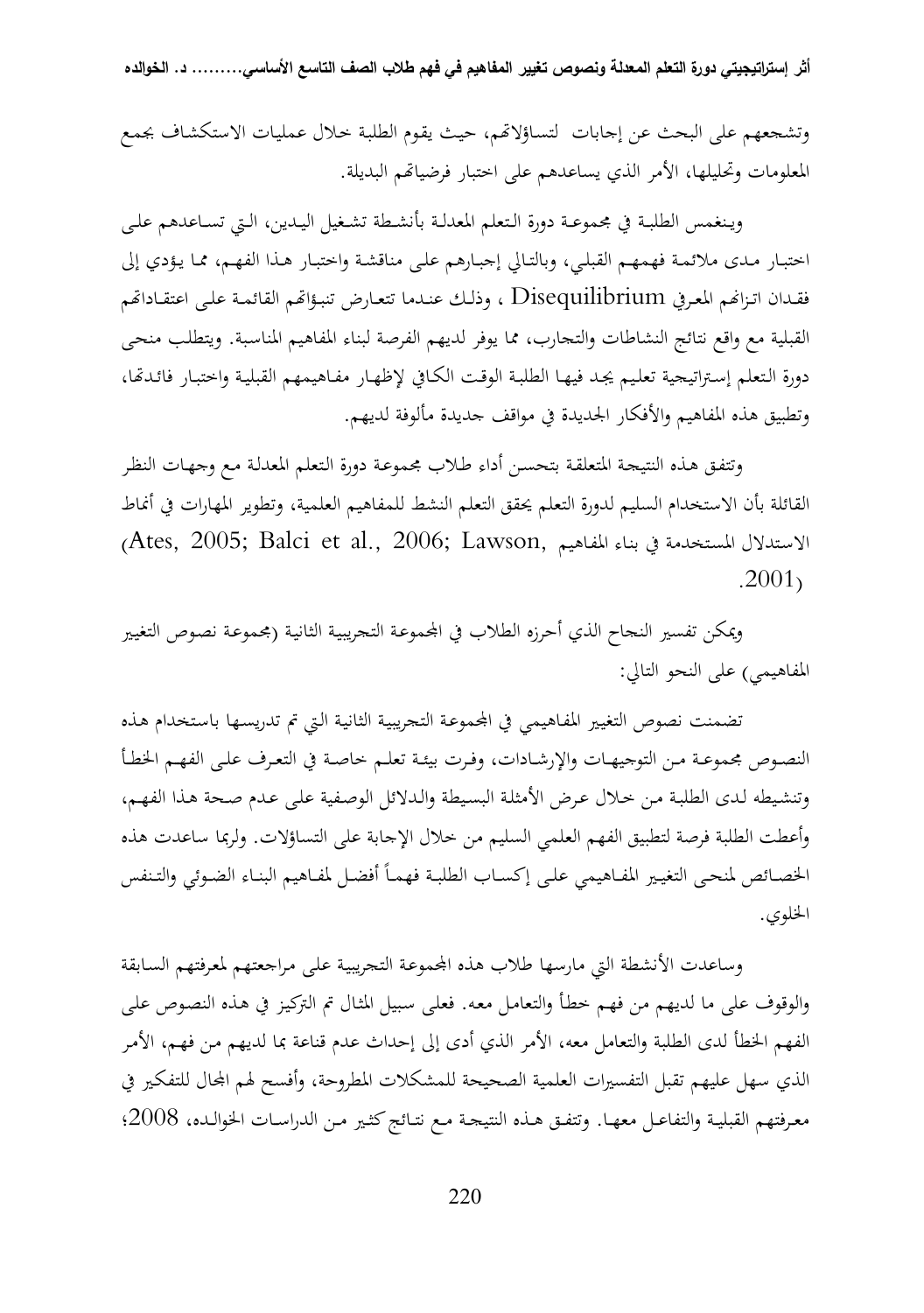(Alparslan et al., 2003; Cakir et al., 2002; Hynd et al., 1994; Ozkan . et al., 2004; yuruk & Geban, 2001)

 مـن جهـة أخـرى، لم يركـز المعلـم في تدريسـه للمجموعـة الضـابطة علـى المفـاهيم القبليـة والمفـاهيم الخطأ لدى الطلبة، بل تم التركيز على التدريس بطريقة المحاضرة(الإلقاء) واستخدام الكتاب المدرسي في نقل المعرفـة، إضـافة إلى تشـجيع الطـلاب علـى الحـوار والنقـاش الـذي يـدار بواسـطة المعلـم، أي لم يـتم تـدريس الطلاب بطريقة تساعدهم على أن يأخـذوا باعتبـارهم وجـود مفـاهيم خاطئـة معينـة في أبنيـتهم المعرفيـة. وقـد يكون عدم تـوفير بيئـة تعليميـة مناسـبة لمقارنـة مـا لـدى الطلبـة مـن مفـاهيم مـع المفـاهيم الجديـدة في التـدريس التقليدي من الأسباب في عدم اكتساب الطلبة للفهم العلمي السليم بالشكل المناسب والمطلوب. ويقودنا هذا إلى ما سبق وأشار إليه اوزوبل من أن التعلم ذا المعنى يحدث لدى الطلبة من خلال بناء المعرفة الجديدة في ضـوء مـا لـديهم مـن معرفـة سـابقة، أي أن العامـل المهـم الـذي يـؤثر في الـتعلم هـو: مـاذا يعـرف المـتعلم؟ ويـرى هوسـون وهوسـون (,1988Hewson & Hewson (أن المعرفـة القبليـة الـتي يمتلكهـا الطلبـة قبل التدريس تعد مصدراً لصعوبات التعلم.

# **-15 التوصيــات**

في ضوء النتائج التي توصلت إليها هذه الدراسة يمكن التوصية بما يلي:

- 15 -1- لمــا كانــت نتــائج هــذه الدراســة قــد بينــت أن التــدريس بإســتراتيجيتي دورة الــتعلم المعدلــة، ونصـوص التغيـير المفـاهيمي لـه أثـر في فهـم مفـاهيم مـادة الأحيـاء، لـذا يوصـي الباحـث معلمي العلوم (الأحياء) باستخدام هاتين الإستراتيجيتين في التدريس.
- 15 -2- عمــل دورات تدريبيــة و تــدريب المعلمــين علــى اســتخدام دورة الــتعلم المعدلــة، وإســتراتيجية نصوص التغيير المفاهيمي في التدريس.
- 15 -3- اهتمام معلمي العلوم بالخلفية المعرفية للطلبة، والتعرف على أشكال الفهم الخطأ الشائعة لديهم قبل البدء بعملية التدريس وأثنائها، لما لذلك من أهمية في تطوير أساليب تدريسهم، وإعداد خطط التدريس المناسبة لمعالجـة هـذا الفهـم الخطـأ بالشـكل المناسـب والمطلـوب قبـل المباشرة بتدريس المفاهيم العلمية.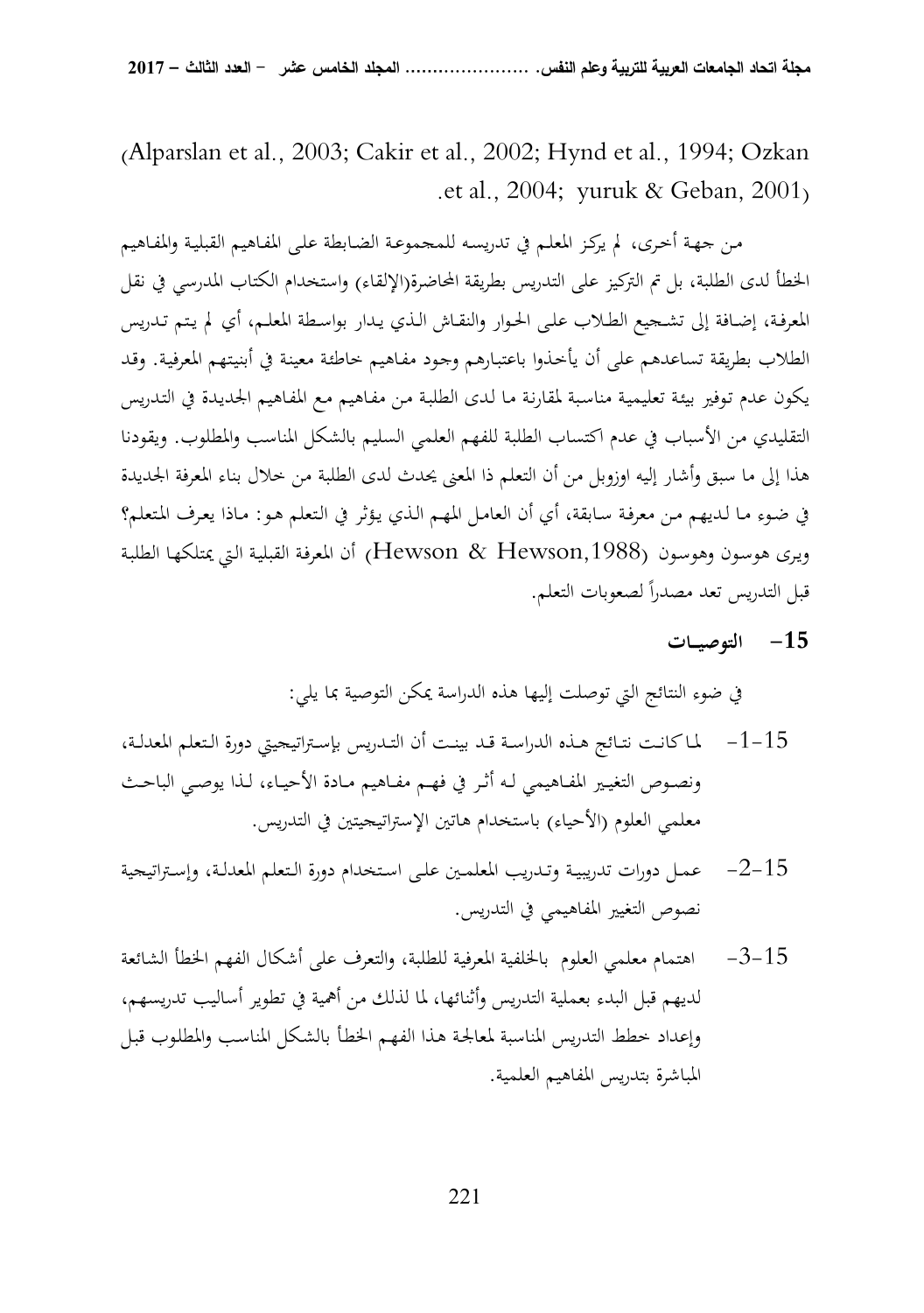15 -4- إجـراء دراسـات منـاظرة تشـمل مجتمعـات أخـرى مـن الطلبـة، وبمسـتويات تعليميـة مختلفـة ولمدة أطـول، وأخـذ متغـيرات أخـرى غـير تلـك الـتي تم دراسـتها، كمـا في اكتسـاب عمليـات العلم، والميول العلمية، والتفكير الابتكاري، والتفكير الناقد، وإجراء دراسـات منـاظرة علـى المباحث العلمية الأخرى كالفيزياء، والكيمياء، وعلوم الأرض.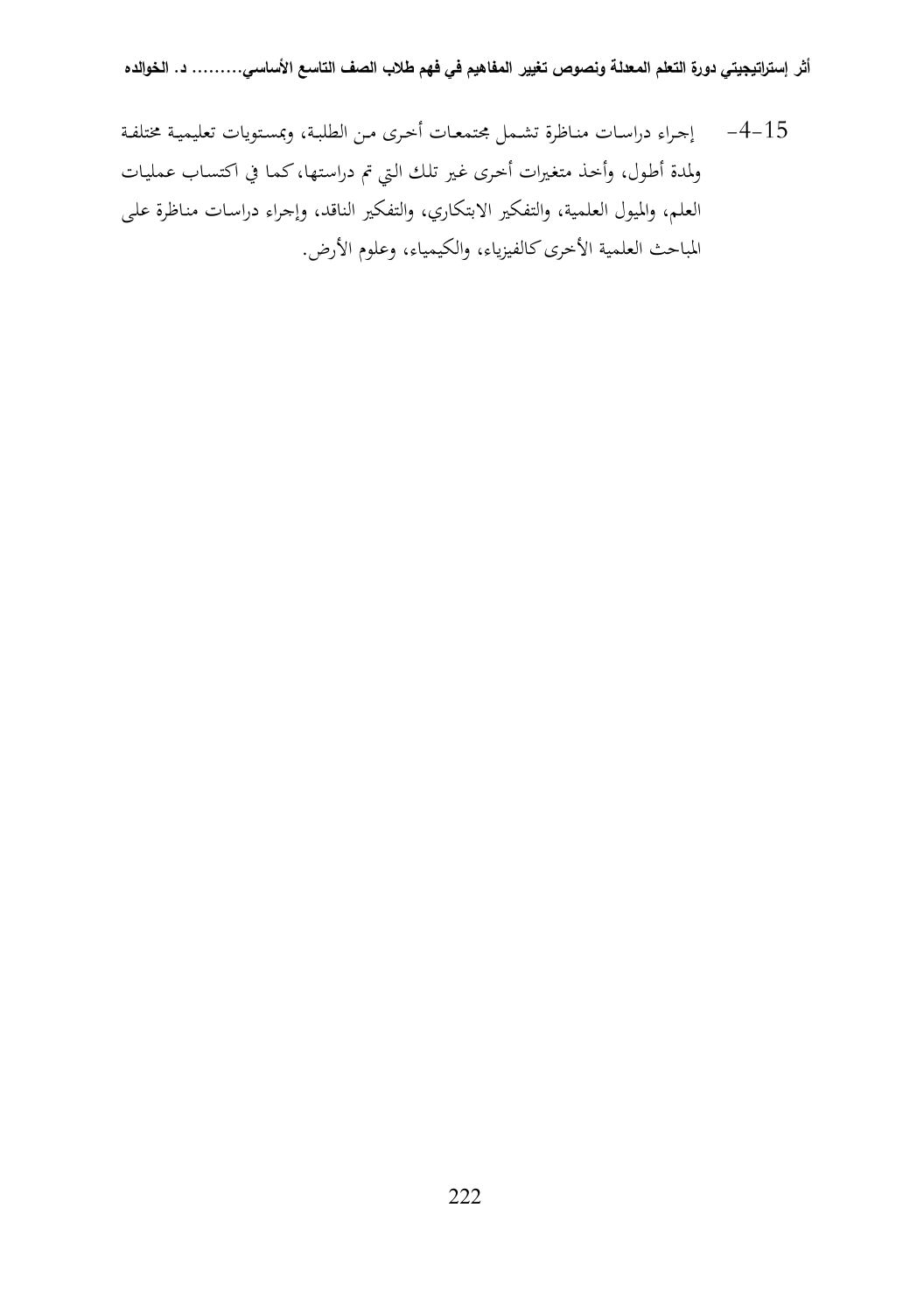**المراجـع** 

**المراجـع العربية:** 

- بـرهم، احمـد. (1993). **أثـر اسـتخدام الطريقـة البنائيـة علـى إحـداث التغيـر المفهـومي لـدى طلاب الصف الأول الثانوي العلمـي لمفـاهيم الأحمـاض والقواعـد واحتفـاظهم بهـذا التغيـر في الفهم**. رسالة ماجستير غير منشورة، جامعة اليرموك، اربد، الأردن.
- حسـن، عبـد المـنعم أحمـد والسـعدني، عبـد الـرحمن. (1992). بيئـة الفصـل وعلاقتهـا بكـل مـن التحصـيل والاتجـاه نحـو العلـوم لتلاميـذ الصـف الثـاني الإعـدادي. **وقـائع المـؤتمر العلمـي الرابـع للجمعية المصرية للمناهج وطرق التدريس**، القاهرة، 3-6/8/ 1992 .
- الخوالـــده، ســـالم. (2008). فاعليـــة التـــدريس باســـتخدام نصـــوص التغيـــير المفـــاهيمي في الفهـــم المفـاهيمي بالبنـاء الضـوئي لـدى طالبـات الصـف الأول الثـانوي العلمـي. **مجلـة جامعـة دمشـق للعلوم التربوية**، 24 1( )، 321-271 .
- وزارة التربيــة والتعلــيم. ( 2006 ) . **العلــوم الحياتيــة للصــف التاســع**. إدارة المنــاهج والكتــب المدرسية، عمان، الأردن.

**المراجع الأجنبية** 

- Alparslan, C., Tekkaya, C., & Geban, O. (2003). Using the conceptual change instruction to improve learning. **Journal of biological Education**, 37(3), 133-137.
- Anderson, C.W., Sheldon, T. H., & Dubay, J. (1990). The effects of instruction on nonmajors conceptions of respiration and photosynthesis. **Journal of research in Science Teaching**, 27, 761-776.
- Ates, S .(2005). The effectiveness of the learning cycle method on teaching DC circuits to prospective female and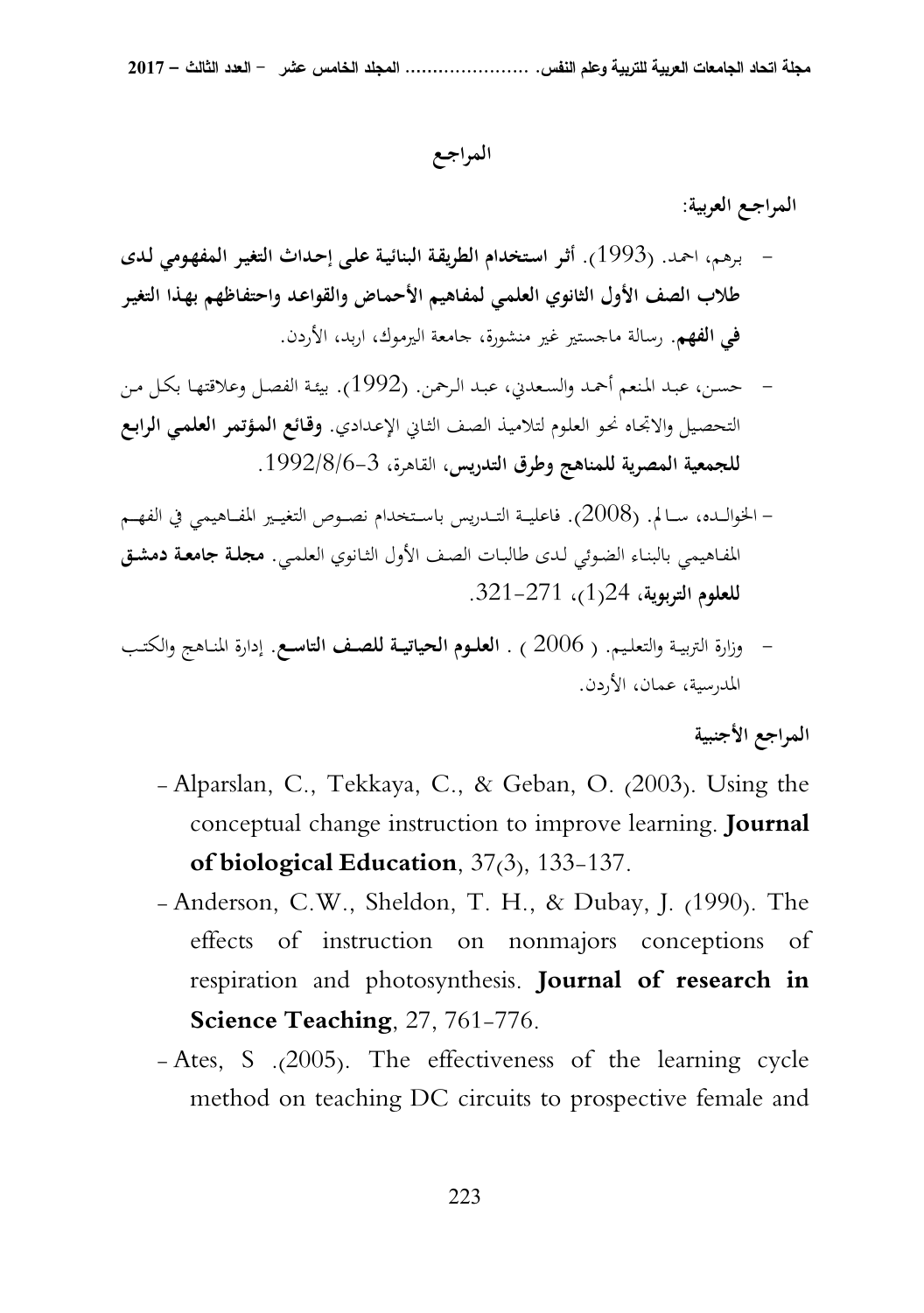male science teachers. **Research in Science & technological Education**, 23(2), 213-227.

- Balci, S., Cakiroglu, J., & Tekkaya, C. (2006). Engagement, exploration, explanation, extension and evaluation (5E) learning cycle and conceptual change text as learning tools. **Biochemistry and Molecular Biology Education**, 34(6), 199-203.
- Bell, B. (1985). Students' ideas about plant nutrition: what are they? **Journal of Biological Education** 19, 213-218.
- Cakir, O., Geban, O & Yuruk, N. (2002). Effectiveness of conceptual change text oriented instruction on students' understanding of cellular respiration concepts. **Biochemistry and Molecular Biology Education,** 30(4), 239-243.
- Capa, Y., Yildirim, A., & Ozden, M.Y. (2001). **An analysis of student misconceptions concerning photosynthesis and respiration in plants**. Paper presented at the annual meeting of the National Association for Research in Science Teaching, St. Louis, Mo.
- Chambers, S.K., & Andre, T. (1997). Gender, prior knowledge, interest, and experience in electricity and conceptual change text manipulations in learning about direct current. **Journal of Research in Science Teaching**, 34(2), 107-123.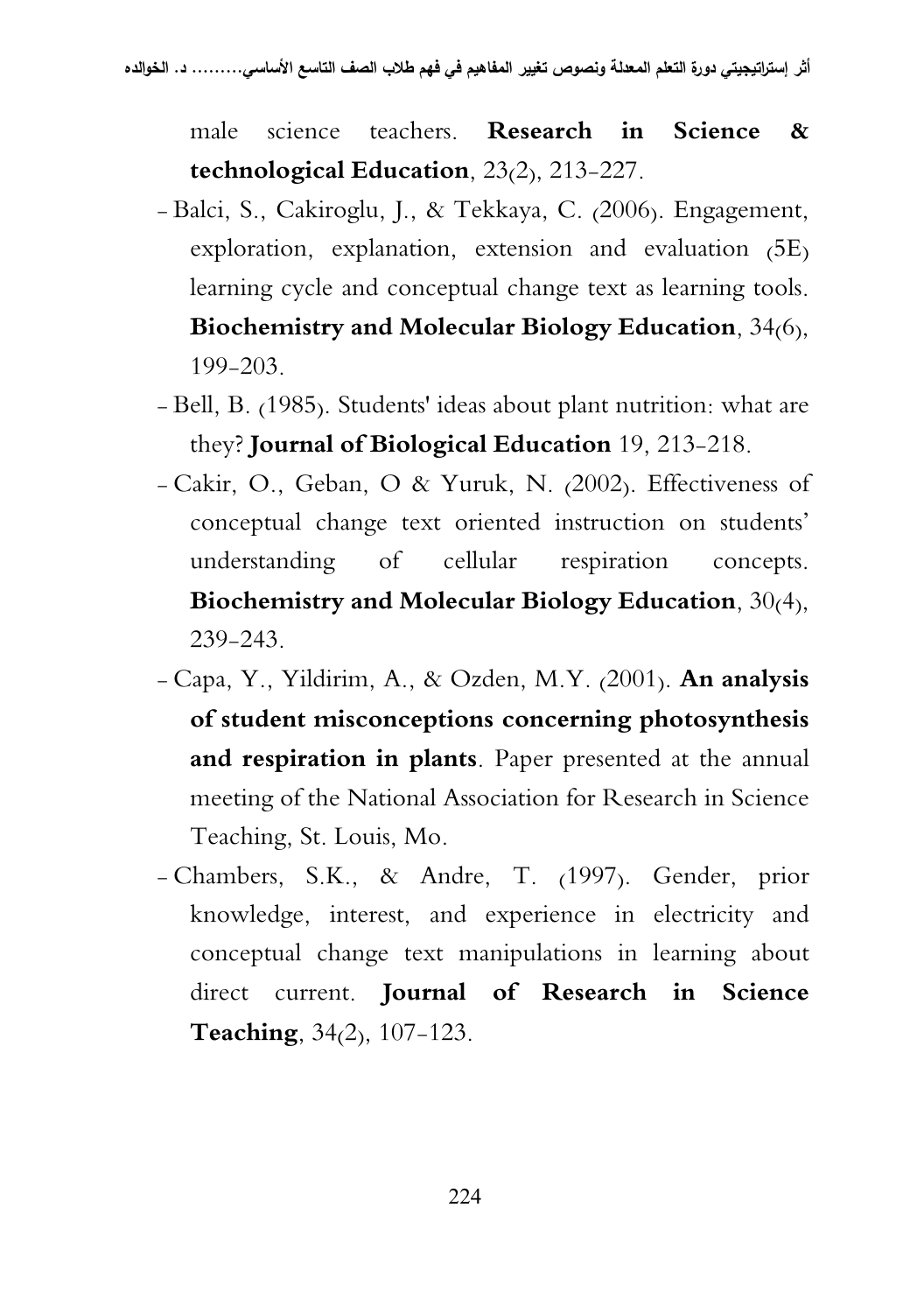- Eisen, y., & Stavy, R. (1988). Students' understanding of photosynthesis. **The American Biology Teacher**, 50, 209-212.
- Eisenkraft, A .(2003). Expanding the 5E model. **The Science**  Teacher, 70<sub>(6)</sub>, 56-69.
- Griffard, P.B., & Wadersee, J.H. (2001). The two-tier instrument on photosynthesis: what does it diagnose? **International Journal Science Education**, 23(10), 1039- 1052.
- Haslam, F., & Treagust, D.F. (1987). Diagnosing secondary students misconception of photosynthesis and respiration in plants using a two-tier multiple-choice instrument. **Journal of Biological Education**, 21(3), 203-211.
- Hewson, P.W., & Hewson, M.G. (1988). An appropriate conception of teaching science: A review from studies of science learning. **Science Education**,72(5), 597-614.
- Hynd, C.R., Mcwhorter, J.Y., Phares, V.L., & Suttles, C.W. (1994). The role of instruction in conceptual change in high school physics topics. **Journal of Research in Science Teaching**, 31(9), 933-946.
- Lawson, A.E. (1995). **Science teaching and the development of the thinking**. Belmont, CA: Wads worth publishing,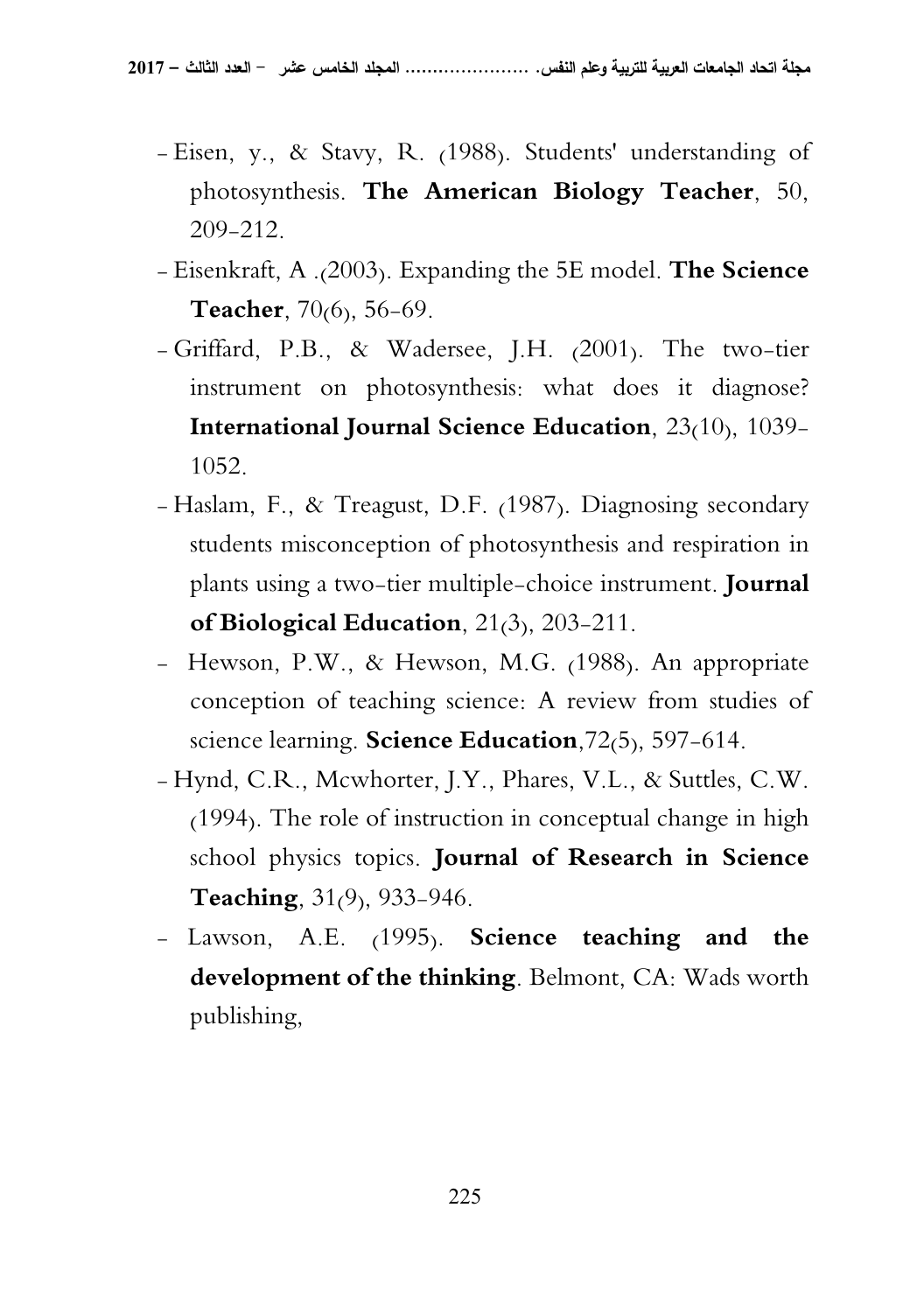- Lawson, A.E. (2001). Using the Learning cycle to teach biology concepts and reasoning patterns. **Journal of Biological Education**, 35(4), 165-168.
- Marek, E., & Cavallo, A. (1997). **The learning cycle: elementary school science and beyond**. Portsmouth, N.H.: Heinemann.
- Mikkila, M. (2001). Improving conceptual change concerning photosynthesis through text design. **Learning and Instruction**, 11(30), 241-257.
- Musheno, B.V., & Lawson, A.E. (1999). Effects of learning cycle and traditional text on comprehension of science concepts by students at differing reasoning levels. **Journal of Research in Science Teaching,** 36, 23-37.
- Odom, A., & Kelly, P. (2001). Integrating concept mapping and the learning cycle to teach diffusion and osmosis concepts to high school biology students**. Science Education,** 85(6): 615-635.
- Ozkan, O., Tekkaya, C., & Geban, O. (2004). Facilitating conceptual change in students' understanding of ecological concepts. **Journal of Science Education and Technology**, 13(1), 95-105.
- Posner, M.G., Strike, K.A., Hewson, P.W., & Gertzog, W.A. (1982). Accommodation of Scientific conception: Toward theory of conceptual change. **Science Education**, 66(2), 211-227.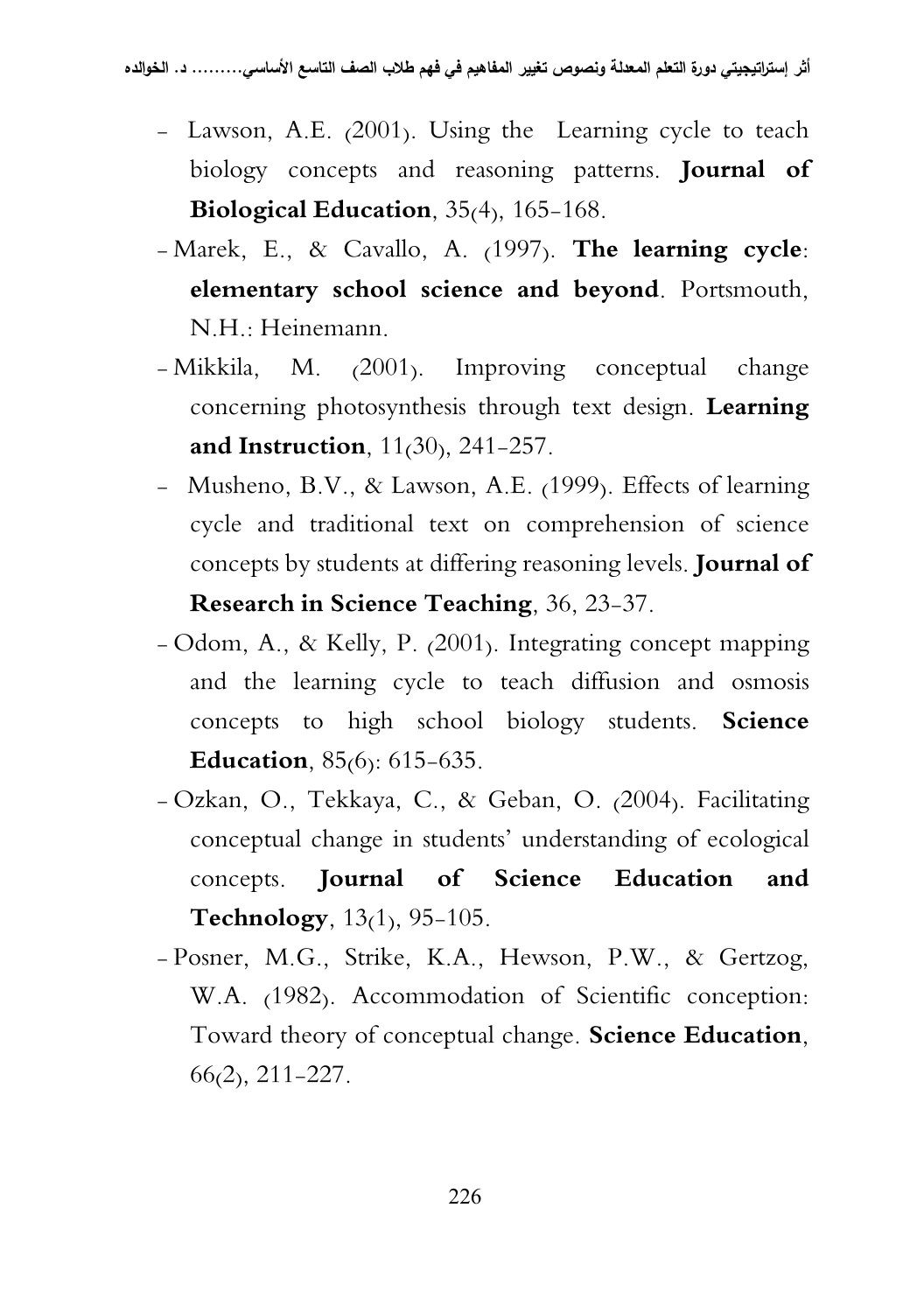- Renner, J.W., & Marek E.A. (1988). **The learning Cycle and elementary Science Teaching**. Portsmouth, NH: Heinemann Educational Books.
- Sharman, L. C. (991). Teaching angiosperm reproduction by means of the learning cycle. **School Science & Mathematics**, 91,100-104.
- Stavy, R., Eisen, Y., & Yakoobi, D. (1987). How students aged 13-15 understand photosynthesis. **International Journal of Science Education**, 9, 105-115.
- Stepans, J., Dyche, S., & Beiswinger, R. (1988). The Effects of two instructional models in bringing about conceptual change in the understanding of science concepts by perspective elementary teachers**. Science Education**, 72(2), 185-195.
- Sunal, D., & Haas, M. (1992). **Forest, land and water: understanding our nature resources**, ERIC, document reproduction service No. Ed 354157, department of interior, forest service, Washington, D.C.
- Sungur, S., Tekkaya, C., & Geban, O. (2001). The contribution of conceptual change texts accompanied by concept mapping to students' understanding of human circulatory system. **School Science and Mathematics**, 101(2), 91-101.
- Tekkaya, C. (2003). Remediating high school students' misconceptions concerning diffusion and osmosis through